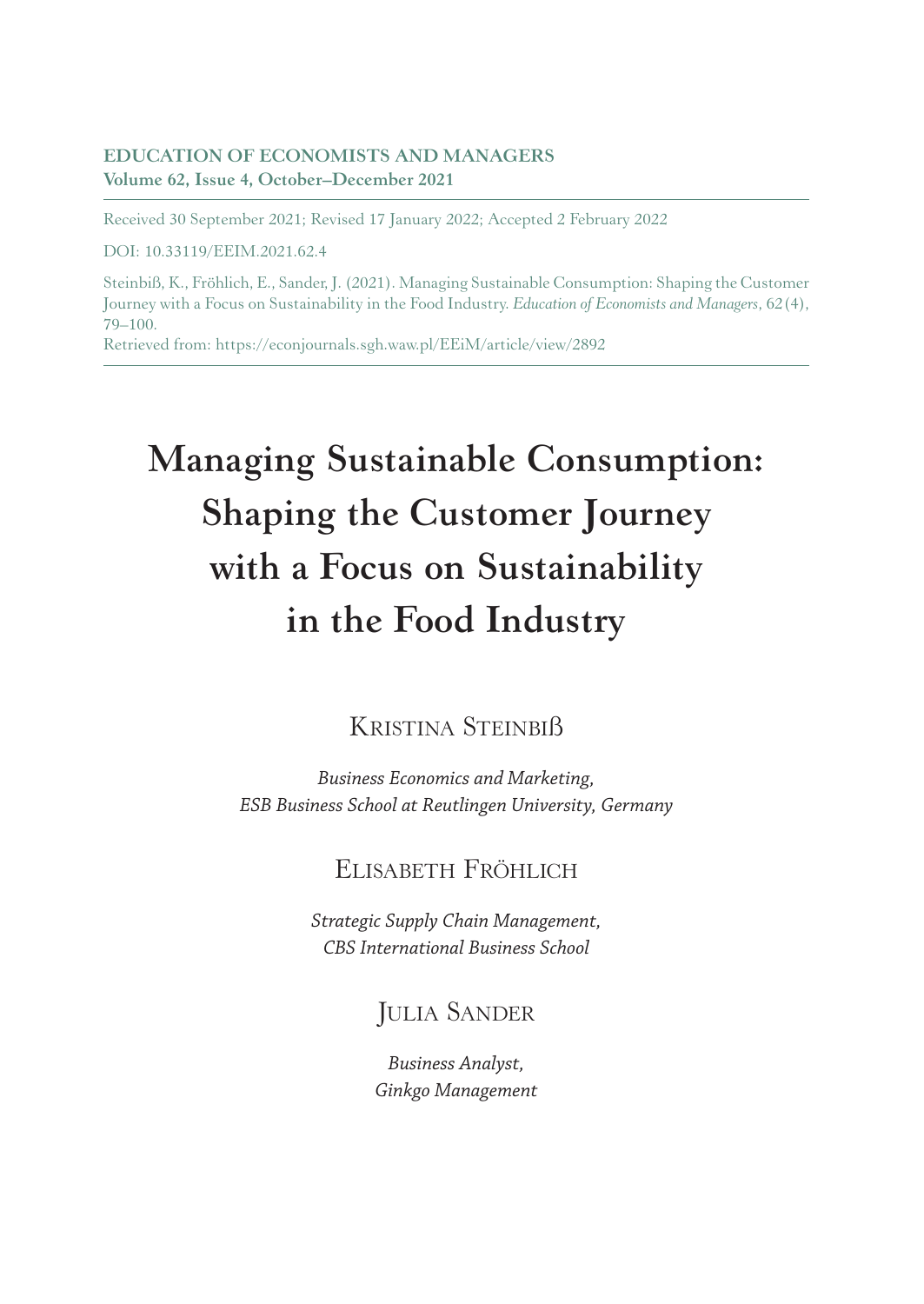#### **Abstract**

As consumer awareness surrounding impacts of the climate crisis continues to be a notable threat, businesses are searching for new models to make their sustainability profile even better. As a result, the implementation of a company's sustainability vision following the SDGs has to be linked closely to the integration of customers into strategic action. One success factor is the management of customers over their entire life cycle. The Customer Journey serves as a model to systematise this approach, by designing touchpoints throughout the purchasing process in order to motivate consumers to act sustainably. Based on behaviour models, the authors develop recommendations for the food industry to design a sustainable Customer Journey that helps to reduce the percentage of consumers reporting positive attitudes to sustainable products while not exhibiting corresponding behaviour.

**Keywords:** food industry, sustainability, SDG, Customer Journey, SHIFT Model, customer behaviour

**JEL Classification Code:** M31

## **Introduction**

Over the past few decades, the topics of sustainable management and corporate social responsibility have become increasingly important for corporate action in business, politics, and society – and thus for the future success of a company. The challenges are numerous, i.e., pandemics, climate change, human rights violations in the supply chain, loss of biodiversity, to name just a few but they, nevertheless, have a firm grip on corporate activity. Therefore, in this context, dealing with all relevant stakeholders, from suppliers to investors and management to the end consumer, is becoming the focus of economic and scientific debate (Tennert, 2019).

This paper adopts the results of the study by Ebner and Baumgartner (2008) in order to omit a detailed definition and historical development of the terms sustainable development (SD) and corporate social responsibility (CSR). The authors tested four different clusters – SD: based on the definition of the Brundtland Comission or the triple bottom line, CSR as the social strand/stakeholder approach, SD as the basis for CSR, and SD and CSR used synonymously. "Cluster four represents 16 out of 43 articles, which indicates that the terms SD and CSR … can be used synonymously. … It reflects some kind of trend as more and more companies define their social and environmental commitment as CSR" (Ebner & Baumgartner, 2008, p. 9). These findings are in line with the argumentation also proposed by Amjad et al. (2021).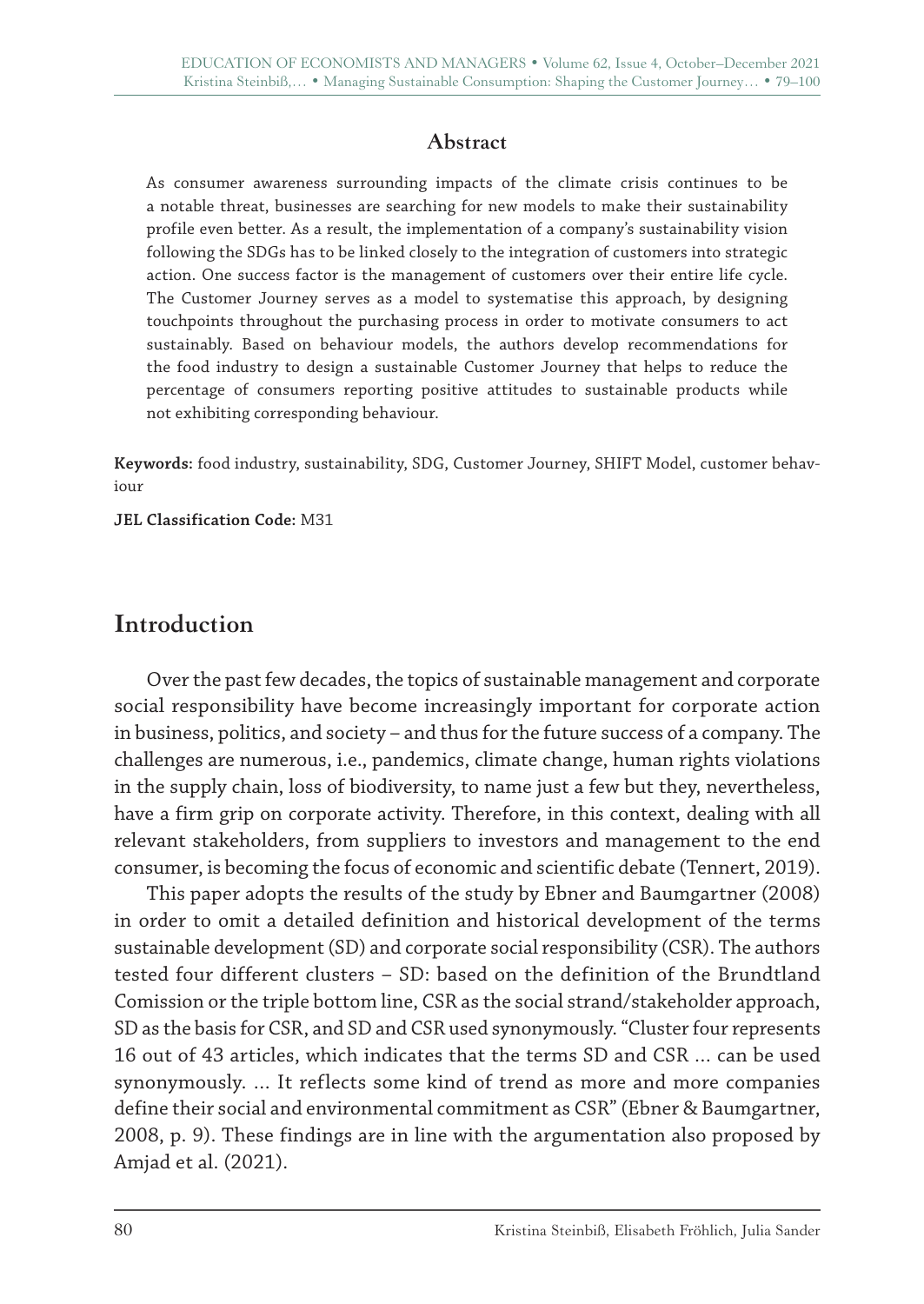The collective perspective is often what comes to mind first when thinking about how to make changes at the global scale. This mindset, however, focuses on the destination, not the journey. What many tend to disregard is the significance of the individual as part of the bigger picture. Only by shifting consumer perceptions and habits first can a collective impact be achieved. The food industry represents one such area, where individual behaviours can have dramatic global effects. On the one hand, this presents a promising opportunity for sustainable development. However, in its current form, food production, consumption, and waste are among the most harmful contributors to environmental degradation.

As consumers have understood that through their behaviour they can counteract ecological and social problems, and thus the negative consequences for life as a whole, the question arises as to what different behaviours this changed understanding of consumer responsibility could lead (Balderjahn, 2021). In general, three different options can be distinguished:

- *Sufficiency option*: consumption of a particular product is reduced or completely abandoned.
- *Efficiency option*: consumed are products that cause the least possible damage to the environment or can be used more sustainably. An example of the first would be biodegradable packaging materials compared to traditional petroleumbased plastic packaging. In another example, LED light bulbs allow for their more sustainable use.
- *Recycling option*: here, preference is given to products that can be returned into the economic cycle or recycled. The collection of waste glass and paper, or collection campaigns run by various clothing companies, are examples of this option.

Against this backdrop, one might assume that there has never been a better time to place sustainable products or service offerings in the food market. Consumers – especially Millennials – are increasingly asking for sustainable brands. Purpose, as a meaningful benefit for ecological, ethical, or social action, is the decisive product feature. Consumer studies have shown that product categories with a high claim to sustainability often show twice the growth as traditional product variants. Nevertheless, it is important to address a yet unresolved paradox when discussing sustainable consumption: only a small percentage of consumers who report a positive attitude to environmentally-friendly products and services exhibit corresponding purchasing behaviour. In a recent study, 65 per cent of the respondents said they preferred sustainable brands, but only about 26 per cent actually went on to buy them (White et al., 2019a).

The so-called intention-behaviour gap has been intensively examined in the previous literature regarding green consumption in general or focussing on a single ethical issue, such as sweatshop clothing, fair trade, e-waste recycling, or organic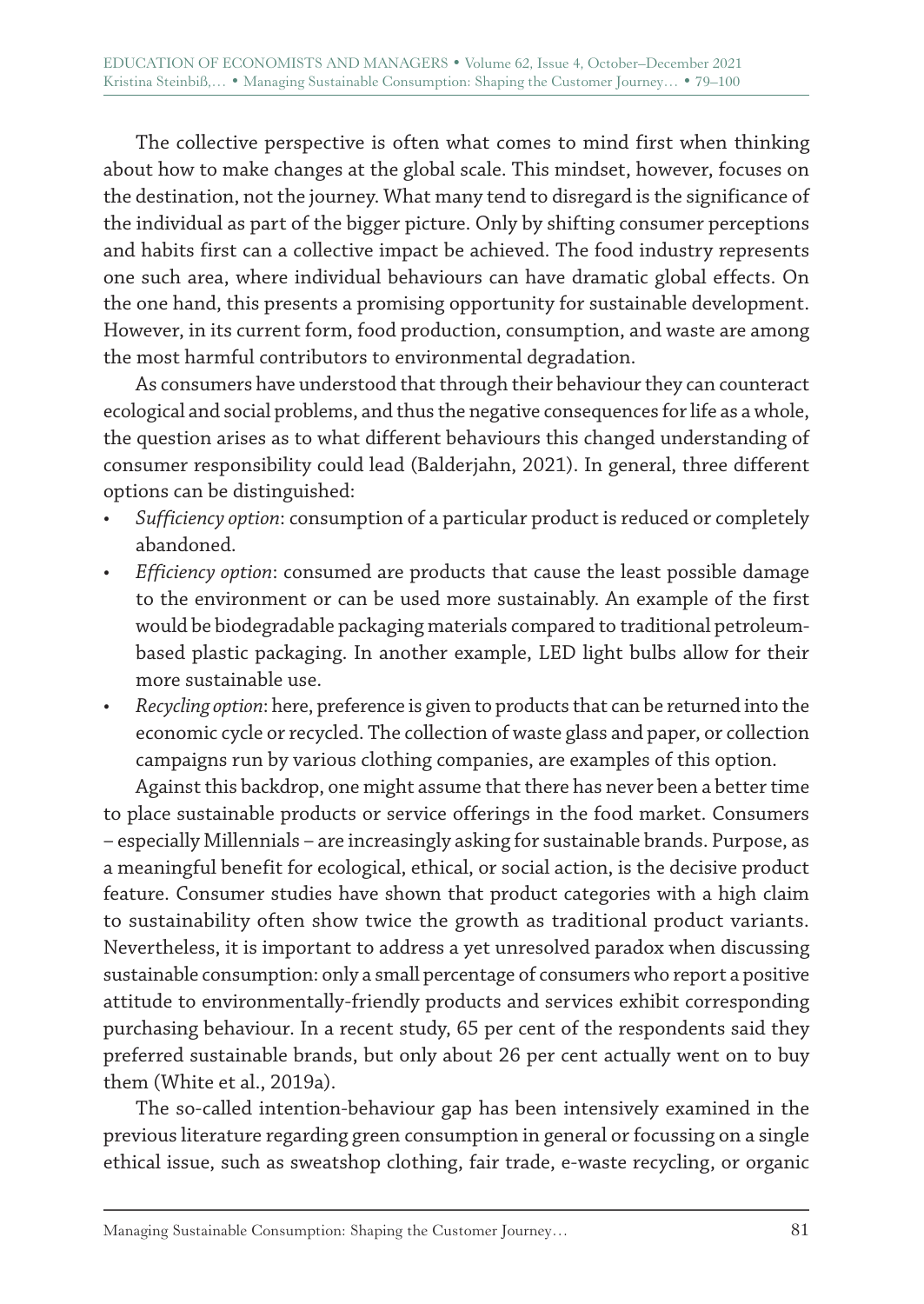products (Casais & Faria, 2022). So far, the link between the motives of sustainable behaviour and customer management in the food industry to overcome the intentionbehaviour gap has not been examined intensively yet. In order to close this gap, we attempt herein to combine findings from sustainable consumer behaviour studies in the food industry with those on the Customer Journey. On the basis of this theoretical foundation, this article answers the following two questions with the help of the factual-analytical research strategy:

- Which aspects are the most relevant for shifting consumer buying behaviour towards sustainability in the food industry?
- How can the Customer Journey be designed accordingly to enhance sustainable consumption in the food industry, in order to close (or at least significantly reduce) the still currently existing intention-behaviour gap?

The chosen studies discussing sustainable consumption in the food industry focus on the consumer perspective.

# **Methodology**

The lack of a scientific approach to managing sustainable consumption through a sustainable Customer Journey first requires the generation and integration of new insights into the research process, in order to verify them in a further step. In doing so, the present work, appropriate to the purpose of the investigation, makes use of the factual-analytical research strategy according to Grochla, which is "… oriented towards the penetration of complex contexts and the development of bases for action…" (Grochla, 1978). With the help of the factual-analytical approach, the elements of a frame of reference can be continuously specified and supplemented without first having to be empirically verified. The methodology is based on a constant process that starts from the known variables of underlying studies and analyses and extends them to arrive at new variables and assumptions about potential cause-effect relationships. This allows models to be developed that simplify and transparently visualise complex relationships by formalising them (Grochla, 1978). The "search for new relevant quantities and for new statements about the relationships between [the] different quantities" (Grochla, 1978) forms the central pillar of the method employed in this study.

The following methodological procedure for gaining new insights underlies the remarks made here. After a brief definition of the concept of the Customer Journey, with a focus on explaining individual touchpoints, the authors use an empirically tested model of sustainable consumption, the SHIFT model, which is relevant herein, as a starting point for discussing the sustainable behavioural factors relating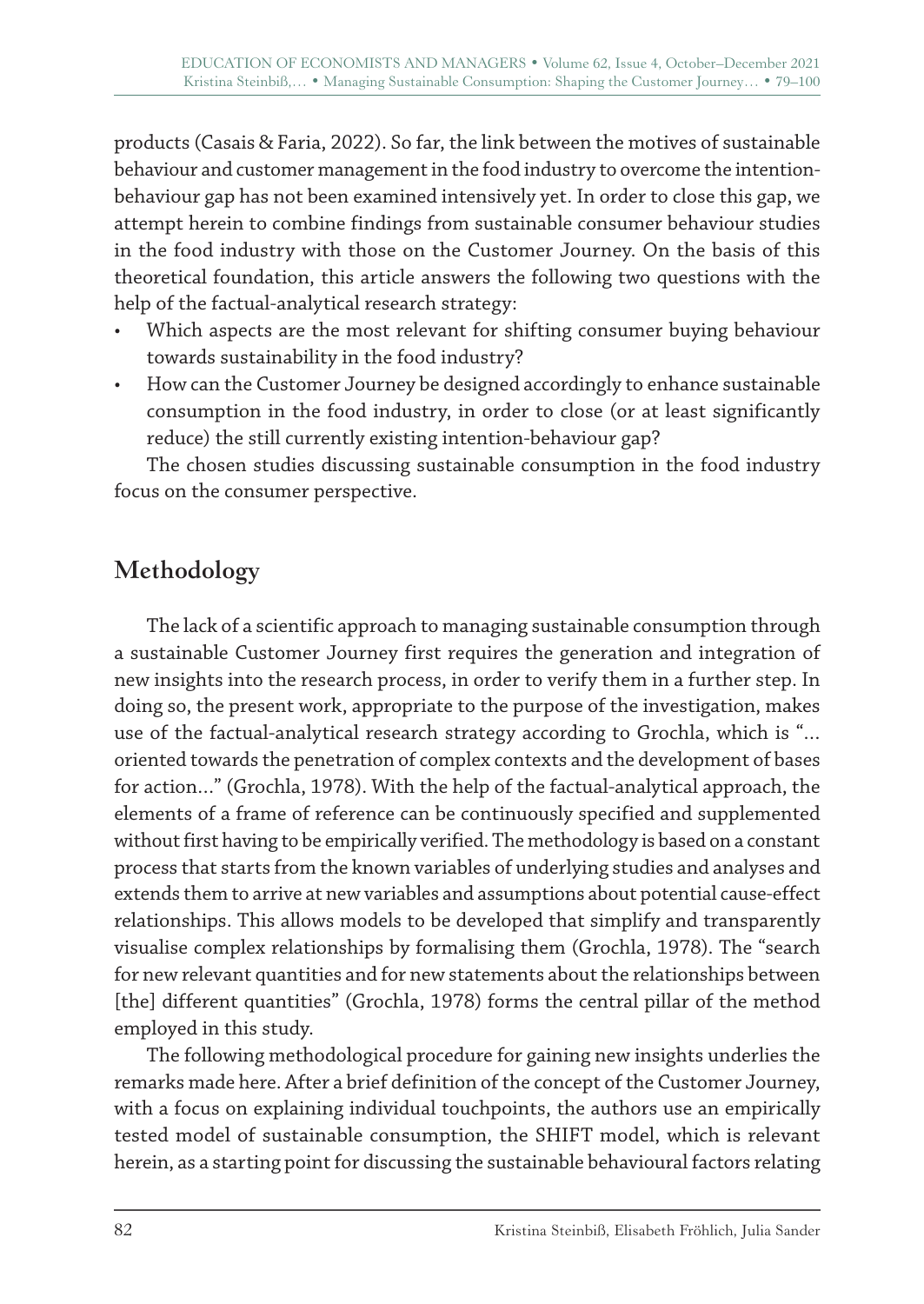to consumers in the food industry. In the first step, the SHIFT model is examined in terms of the determinants and drivers of sustainable behaviour with respect to the food industry. In the second step, the results are then transferred to the sustainable Customer Journey and the existing correlations are shown. The aim is to derive a framework for sustainable consumer management for future-oriented companies in this important sector.

## **Sustainability in the food industry**

Considering the business perspective first, the global food and grocery retail market was worth \$11.7 trillion in 2019 and is expected to grow at a 5% compound annual growth rate (CAGR) between 2020 and 2027 (Grand View Research, 2020). According to the the same research, this growth rate can be explained by an increase in consumer disposable income. At the same time, consumers, particularly among the working population, are seeking more and more convenience in their food purchasing and consumption habits. This is reflected in global revenues of over 40% deriving from packaged goods such as processed meat, cheeses, yogurt, and frozen groceries (Grand View Research, 2020). From a macro-economic perspective, economic development and natural resource-use have a prominent inverse relationship. Countless studies confirm that the food industry contributes significantly to environmental degradation throughout the entire consumption process (UNEP, 2010).

Simultaneously, the industry is highly dependent on the prosperity of the environment and the availability of natural resources. An EU study, using a lifecycle assessment-based approach, revealed that the environmental burden from food accounts for 20%–30% of total consumption (Notarnicola et al., 2017). Within this category, meat and dairy products were determined to be the most harmful food groups (Notarnicola et al., 2017). Ernstoff et al. (2019) provide similar evidence in their study about the impact of animal products. Surprisingly, beef is not the highest consumed meat product in terms of quantity, and yet it has the greatest environmental impact per kilogramme (Notarnicola et al., 2017). Dairy, on the other hand, has a relatively low impact, but it is counterbalanced by a high annual consumption rate per capita (Notarnicola et al., 2017). These results suggest that the environmental burden of both meat and dairy can be improved by reducing the rate of consumption.

Plastic packaging is another pressing issue that has detrimental effects on the environment. Since its introduction in 1950, global production has skyrocketed to 380 million tons in 2015 (Geyer et al., 2017). In addition, half of all plastics have ever been produced since 2005 (Gavigan et al., 2020). Since plastic is not a biodegradable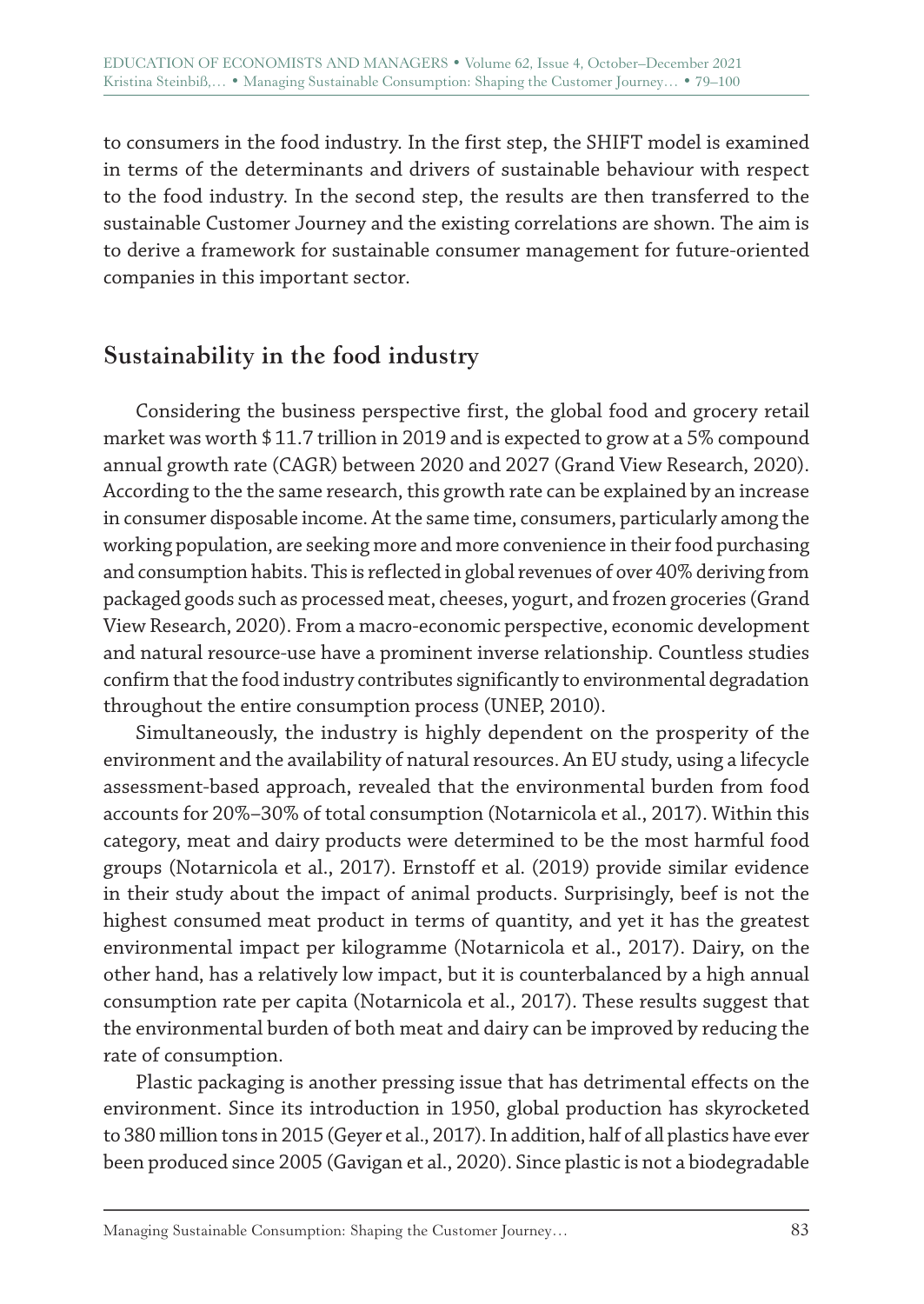material, it eventually breaks down into smaller pieces known as 'microplastics' (United Nations, 2018), which are then deposited into the ocean, threatening many of its important ecosystems. Not only does this lead to negative atmospheric effects, but it also threatens one of the world's major food sources (Costa, 2020). Statistics provided by the World Economic Forum (2016) reveal that by 2050 oceans are expected to contain, by weight, more plastic than fish. These figures are certain to continue if nothing is done to stop it. In order to respond effectively to this crisis, several approaches can be considered. First, change can come from the plastics manufacturers themselves, through the so-called 'polluter principle'. In short, the polluter principle is a concrete measure for making plastics manufactures take responsibility for their negative environmental impacts (Seht & Ott, 2000). In addition, restaurants and businesses can focus on eliminating single-use plastics – a measure that companies like IKEA, Unilever, and McDonald's have already implemented (Costa, 2020). The individual consumer can also make positive contributions by focusing on their consumption habits; reusable bags and containers, for example, could offer an easy start in this regard (United Nations, 2018). These insights suggest that the responsibility for reducing plastic production and waste must be distributed equally between the collective and the individual. Through thoughtful, targeted measures at the political level as well as conscious efforts made by the consumer, there is tremendous potential to make improvements in this area.

Another challenge in the food industry is the issue of food waste. On top of the environmental burden caused by agricultural practices, studies gathered by the UN estimate that over 30% of the food produced each year, an equivalent of 1.3 billion tons, is either lost or wasted. This is equal to a financial loss of \$1 trillion on an annual basis (United Nations, 2018). The problem can arise in several stages in the supply chain, including harvesting, transportation, storage, and processing (United Nations, 2020). Not only does this demonstrate the poor management of natural resources, but it also represents a great injustice for developing countries who struggle with food security. In addition, the UN predicts that the materials needed for consumption and production will triple by 2050 if current trends continue (United Nations, 2018). Referring back to the UN's Sustainable Development Goals, SDG12 aims to tackle the issue of food waste by improving resource efficiency in consumption and production (United Nations, 2020). Achieving this goal would bring positive changes to the food industry, both environmentally and economically. In addition, SDG12 addresses human well-being in the hope of improving food security and nutrition in underdeveloped countries (United Nations, 2018).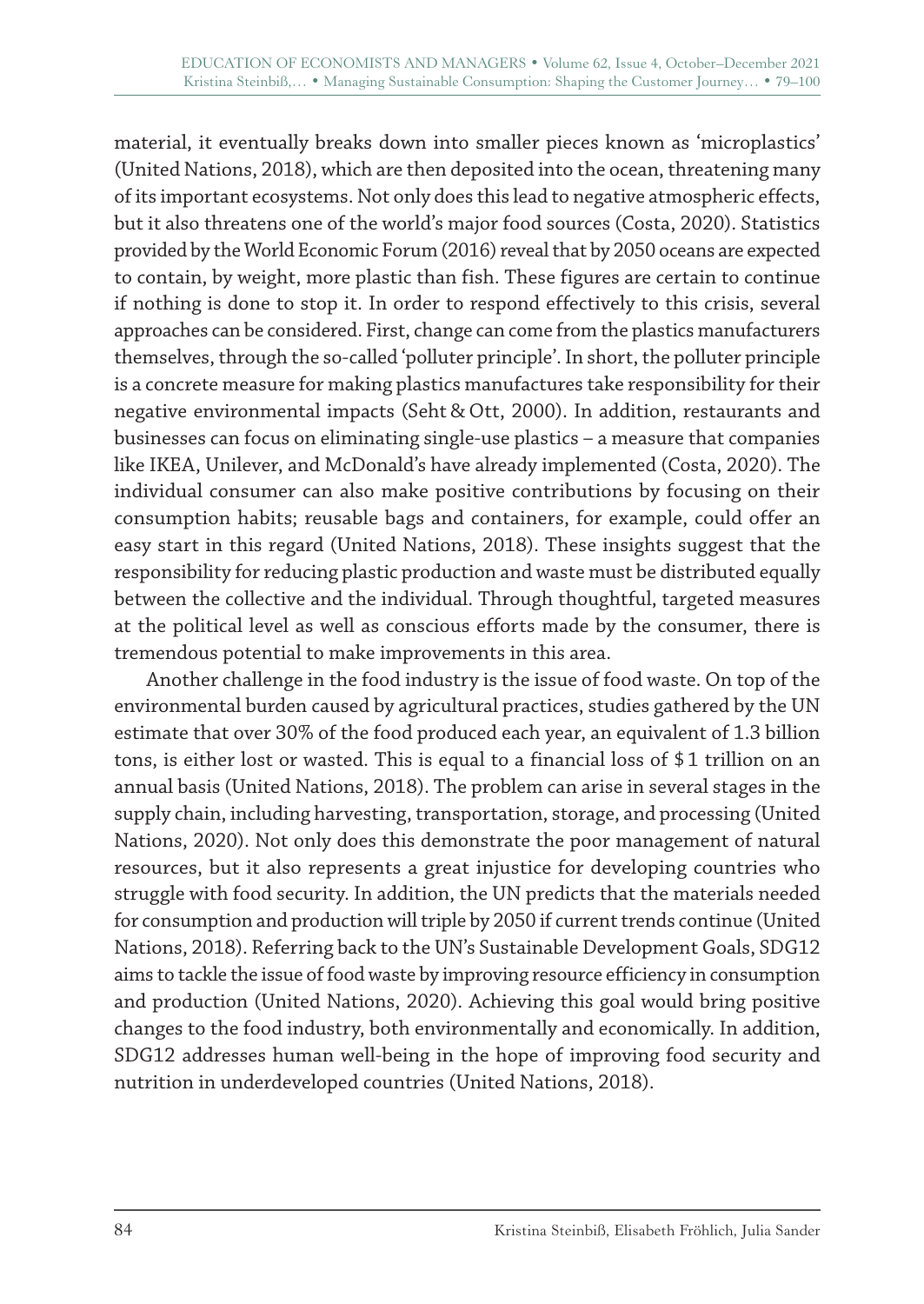# **The SHIFT model**

A number of studies on sustainable consumer behaviour already exist in the literature, and they consider different influencing factors or differ in terms of how deeply they analyse relevant dimensions (Tennert, 2019; Thøgersen, 2014). However, these models have one thing in common: the value-belief-norm theory (Stern, 2000) – a theoretical foundation providing a framework for investigating normative factors that promote sustainable attitudes and behaviour. The following 'orientations' are distinguished in this theory:

- *Egoistic orientation*: Through sustainable consumption the consumer addresses his or her own benefit.
- *Altruistic orientation*: The well-being of (fellow) humans guides sustainable consumer behaviour.
- *Biospheric orientation*: Sustainable consumption benefits the environment and the species living in it.

The three different orientations help to understand why the consumer does or does not act sustainably, and environmentally-conscious behaviour is thus dependent on the consumer's own activated norms. This is accompanied with a sense of responsibility for the implications of one's own behaviour as well as the presumed consequences of 'not acting'. For example, if a consumer has identified environmental pollution as a problem, he or she must also feel morally obliged to act accordingly. Product abandonment or the willingness to pay higher prices for more sustainable products are possible consequences of action. These behavioural patterns, based on Schwartz's (1977) norm-activation model, offer explanations for the decision-making dilemma, in which consumers are often caught. Ultimately, they prevent organic products from being consumed and provide another reason why the previously mentioned 'behaviour gap' exists. These two models underpin the chosen research question. After all, if the intention-behaviour gap cannot be closed, it will be nearly impossible to meet the Sustainable Development Goals by 2030 (United Nations, 2020).

The most comprehensive – and also most up-to-date – model of sustainable consumption is the so-called SHIFT model. SHIFT stands for social influence, habit formation, the individual self, feelings and cognition, and tangibility (White et al., 2019b). Figure 1 provides an overview of the influencing factors for sustainable consumer behaviour.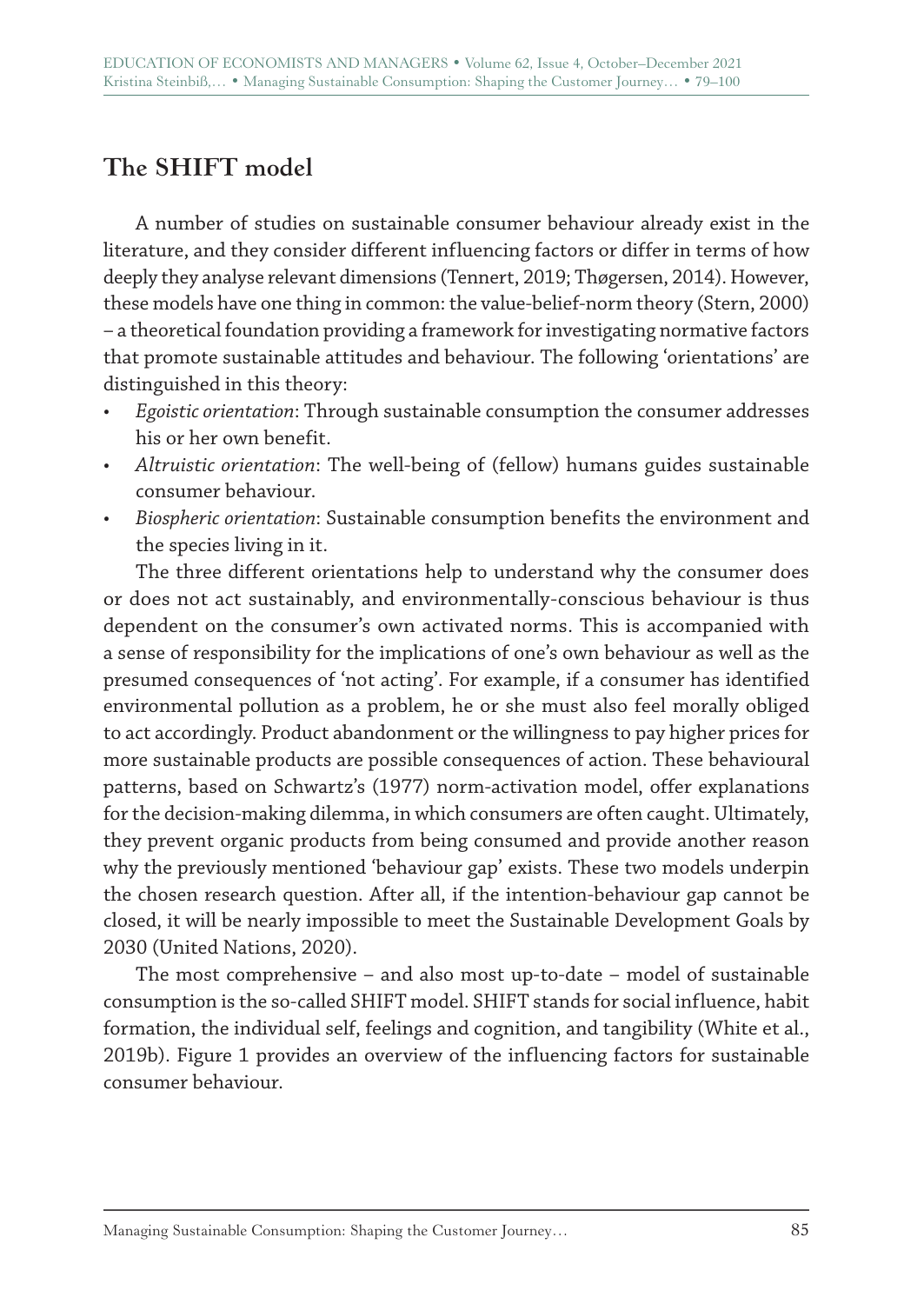



Source: White et al., 2019b.

In this model, sustainable consumer behaviour is defined as the behaviour that leads to a reduction in negative impacts on the environment, as well as the reduced use of natural resources throughout the life cycle of a given product or service. Although the focus of this definition is on environmental improvements, in a holistic approach such as the SHIFT model, both dimensions of sustainability, namely ecological and social, are addressed (White et al., 2019b). The SHIFT model consolidates all data and findings in the area of sustainable consumer behaviour that have been empirically collected and published in previous studies. Using a clear model structure, the five categories used in Figure 2 describe the most common concepts and summarise the literature on sustainable behaviour change in an integrative manner.

#### **Drivers of sustainable behaviour**

This part provides a brief explanation of the five SHIFT model dimensions, the contents of which are taken from the paper by White et al. (2019b).

• Consumers are influenced by their social surroundings (Abrahamse & Steg, 2013). Their action can be driven by a number of factors, including what the individual believes to be socially appropriate, the feeling of belonging to a social group or the perceptions of others around them. As described by White et al. (2019), these behaviours are part of social norms, social identity, and social desirability. SHIFT specifies that *social influence* is highly applicable to sustainable food consumption. As with many other behaviours, sustainable food choices present an opportunity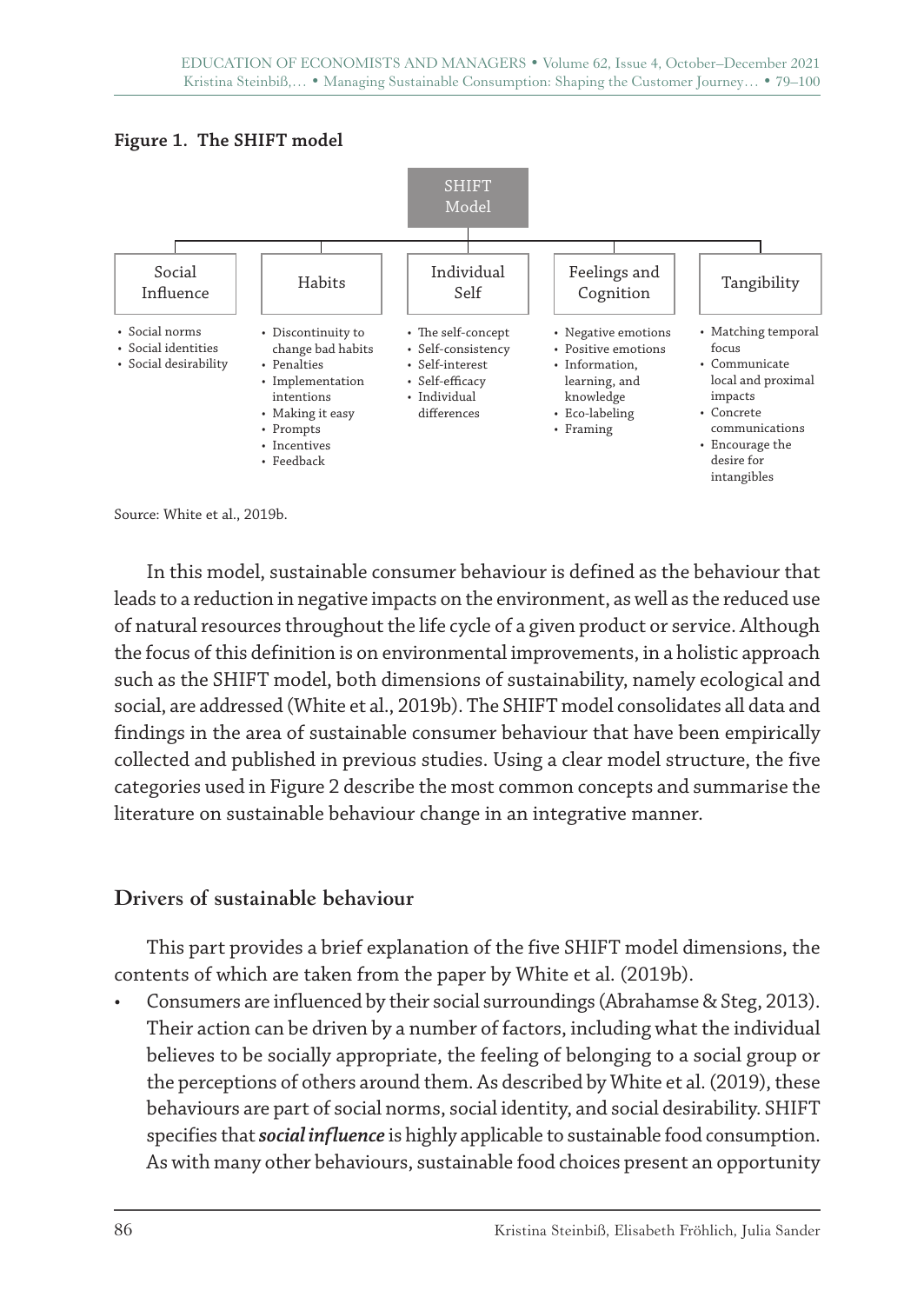for consumers to fulfil ethical and moral obligations (Dowd & Burke, 2013). People buy sustainably sourced food because it gives them the feeling of 'doing the right thing'. These perceptions are largely shaped by society as acceptable or correct behaviours.

- *• Habit formation* is a particularly complex obstacle to overcome since it involves two separate challenges. First, there is the issue of unsustainable habits, which, like normal habits, become habitual over time through regularly encountered contexts (Kurz et al., 2015). They might be broken by applying penalties. Due to the possibility of receiving a negative response, White et al. (2019) see such routes as less desirable in contrast to positive behaviour change strategies. Creating new habits represents the second challenge in tackling the SHIFT framework's concept of habit formation. The long-term effectiveness of this strategy is dependent on old habits being disrupted and replaced with new, more sustainable ones. Instead of illustrating this concept as an abrupt change for the consumer, White et al. (2019) believe it should be framed as an easy transition. The food industry is a perfect application for habit formation, as it demands more from consumers than a simple one-time action or change.
- Sustainability can appear much more attractive when personal benefits such as health or product quality are highlighted. Especially in situations where sustainable behaviours are seen as a trade-off, the SHIFT framework suggests highlighting how the outcome benefits the *individual self*, i.e., emphasising selfefficacy with the idea of prioritising one's own needs and wants, which can also be related to individual beliefs and value systems. Meat consumption, for example, is the point for many consumers at which individual preferences can overpower all other factors, including values relating to protecting the environment. This makes sustainability initiatives particularly difficult to implement, since the behaviour change threatens the self (Murtagh, 2015). A study by Peattie found that the best scenario for motivating consumers to choose sustainable options is when the consumer compromise for the product is low, and the confidence that the behaviour will make a difference is high (Peattie, 2001). White et al. (2019) refer to this scenario as a matter of self-efficacy, in that consumers want to feel like their behaviours have a positive impact.
- In consumer decision-making, the SHIFT framework refers to *feelings and cognition* as an 'either/or' scenario. These two concepts are presented together, representing the two routes consumers can take to effect action: one that is either feelings- or cognition-dominated (Shiv & Fedorikhin, 1999). The term 'feelings' in this context involves the positive and negative emotions associated with sustainable behaviour. 'Cognition', on the other hand, plays a role in sustainable actions when the consumer considers aspects such as information and learning,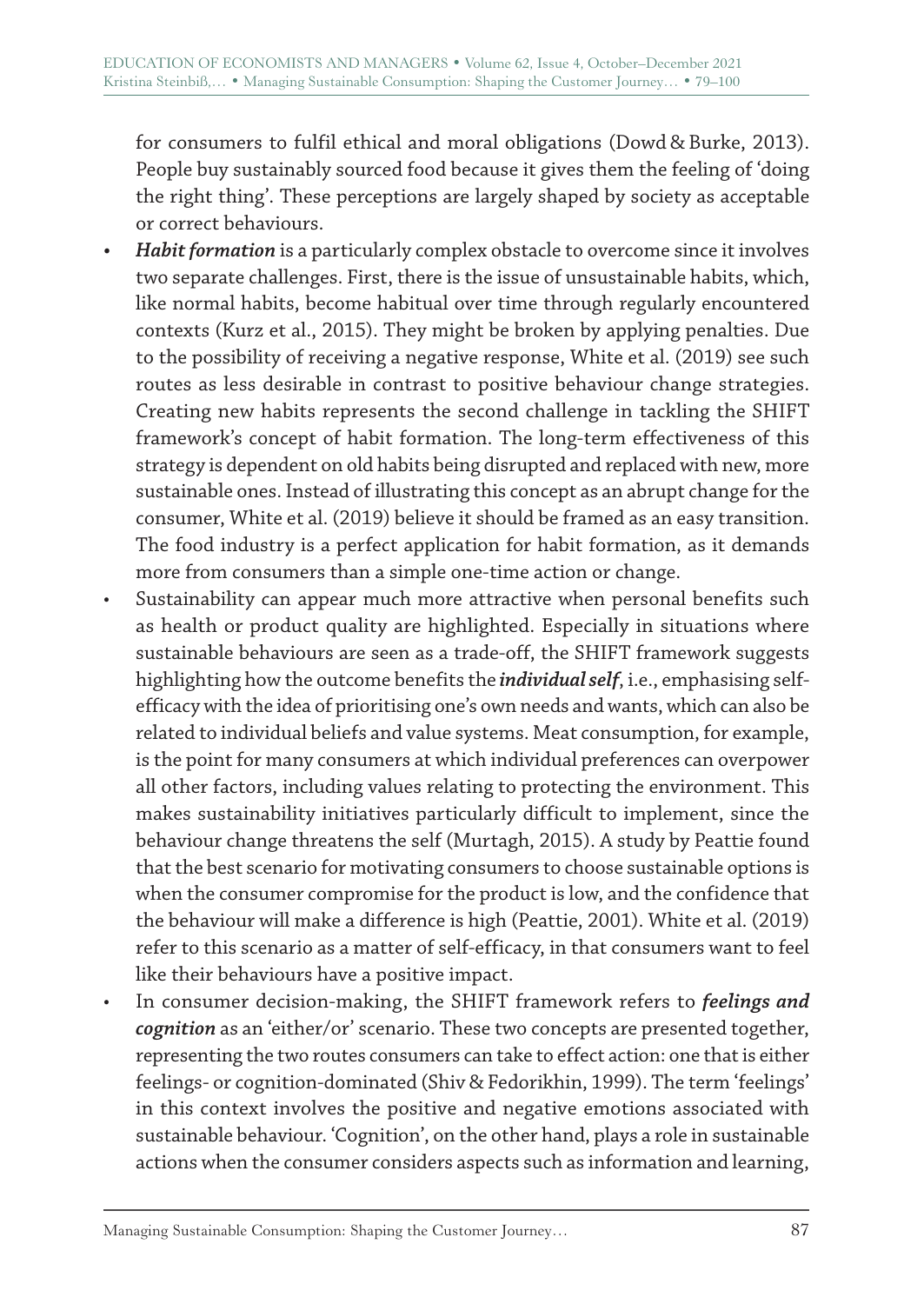eco-labelling, and framing (White et al., 2019). White et al. are dubious about recommending evoking negative emotions such as fear, guilt, and sadness, as these can often become too intense and lead to opposite effects. Positive emotions, in contrast, have been shown to be effective motivators for getting consumers to take action (White et al., 2019).

• The *tangibility* component of the SHIFT framework discusses sustainable actions in terms of their proximity to the self. Getting consumers to behave sustainably often requires them to put aside their own immediate interests and prioritise the needs of others. This is fairly difficult to do when sustainability activities seem abstract or immeasurable to the consumer. Weber (2010) notes that the abstract nature of sustainability efforts and their impacts comes from a general difficulty in tracking and measuring their changes. In addition, progress occurs slowly over time, which contradicts consumers' present-focused tendencies.

#### **Main aspects involved in shifting consumer behaviour towards sustainability in the food industry**

This section determines which components in the SHIFT framework are considered most important (most frequently discussed) to the food industry by research papers. This was done by coding the SHIFT model's drivers of sustainable behaviour in order to make connections between the studies on the textual level. The coding system then revealed how frequently the topics were carried over to further studies. Figure 2 shows the SHIFT framework codes as a percentage distribution.



#### **Figure 2. Main aspects involved in shifting consumer behaviour towards sustainability in the food industry (%)**

**e SHIFT Framework**

Source: own illustration.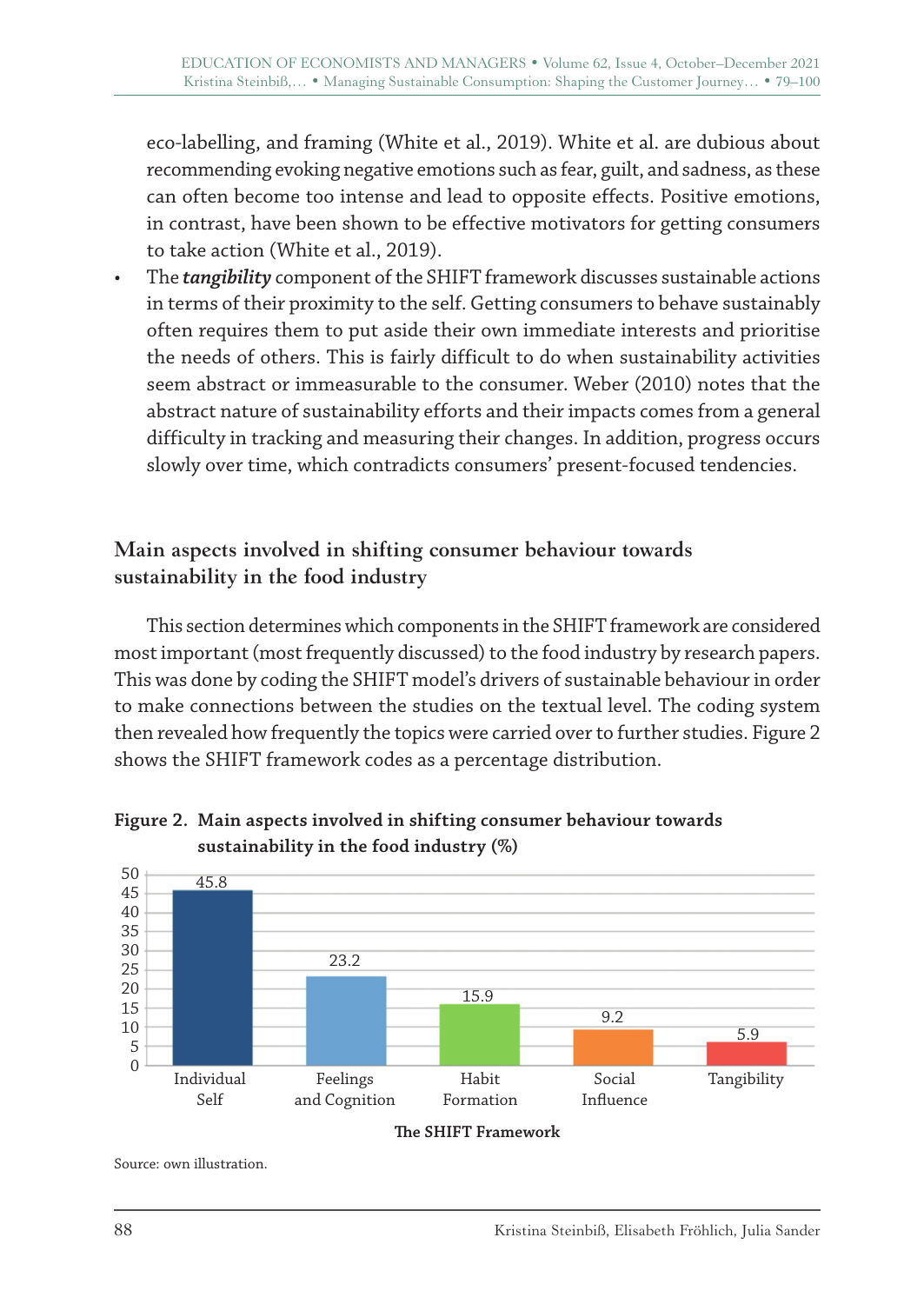As shown above, the percentages for the SHIFT framework codes range from 45.8% to 5.9%, with the 'individual self' the most present in the literature and 'tangibility' the least. The 'individual self' was an interesting outlier, with 170 coded segments found in the literature. Not only did this topic represent the highest proportion out of all five SHIFT elements, but it also received the highest percentages when looking at the eight articles individually. In general, 'feelings and cognition' and 'habit formation' were consistently present, appearing in 23.2% and 15.9% of the literature, respectively. Less frequently discussed were 'social influence' and 'tangibility'. The fact that tangibility was the least discussed among the eight articles was surprising, since White et al. (2019) emphasise its close connection with the individual self, which, as already mentioned, was the most frequently occurring topic. Lastly, although only appearing in fewer than 25% of the articles analysed, 'feelings and cognition' is nonetheless a current topic of discussion in the food industry.

# **The Customer Journey**

#### **The structure of the Customer Journey**

Basically, a Customer Journey can be defined via a diagram illustrating the steps a customer goes through when engaging with a company, whether it be in relation to a product, an online or retail experience, a service, or any combination thereof, while learning about, purchasing, or otherwise interacting with it (Dey, 2017). Thus, the Customer Journey encompasses all points of contact, such as places, people, products, or other marketing actions at which customers interact with a (corporate) brand before, during and after a product purchase (Keller, 2017). These points of interaction are called 'touchpoints', and depending on the target group to be addressed, they must be designed individually.

Figure 3 shows the structure of the Customer Journey based on the purchase decision process. In an early work on the Customer Journey, Lemon and Verhoef divided its individual phases into pre-purchase, purchase, and post-purchase (Lemon & Verhoef, 2016). However, based on this basic structure, a five-stage process is considered standard nowadays, as it further details the pre-purchase and post-purchase phases (Engel and Spiegel, 2015). Following this structure, the phases of the Customer Journey are divided as follows: perception, evaluation, purchase, retention, and recommendation.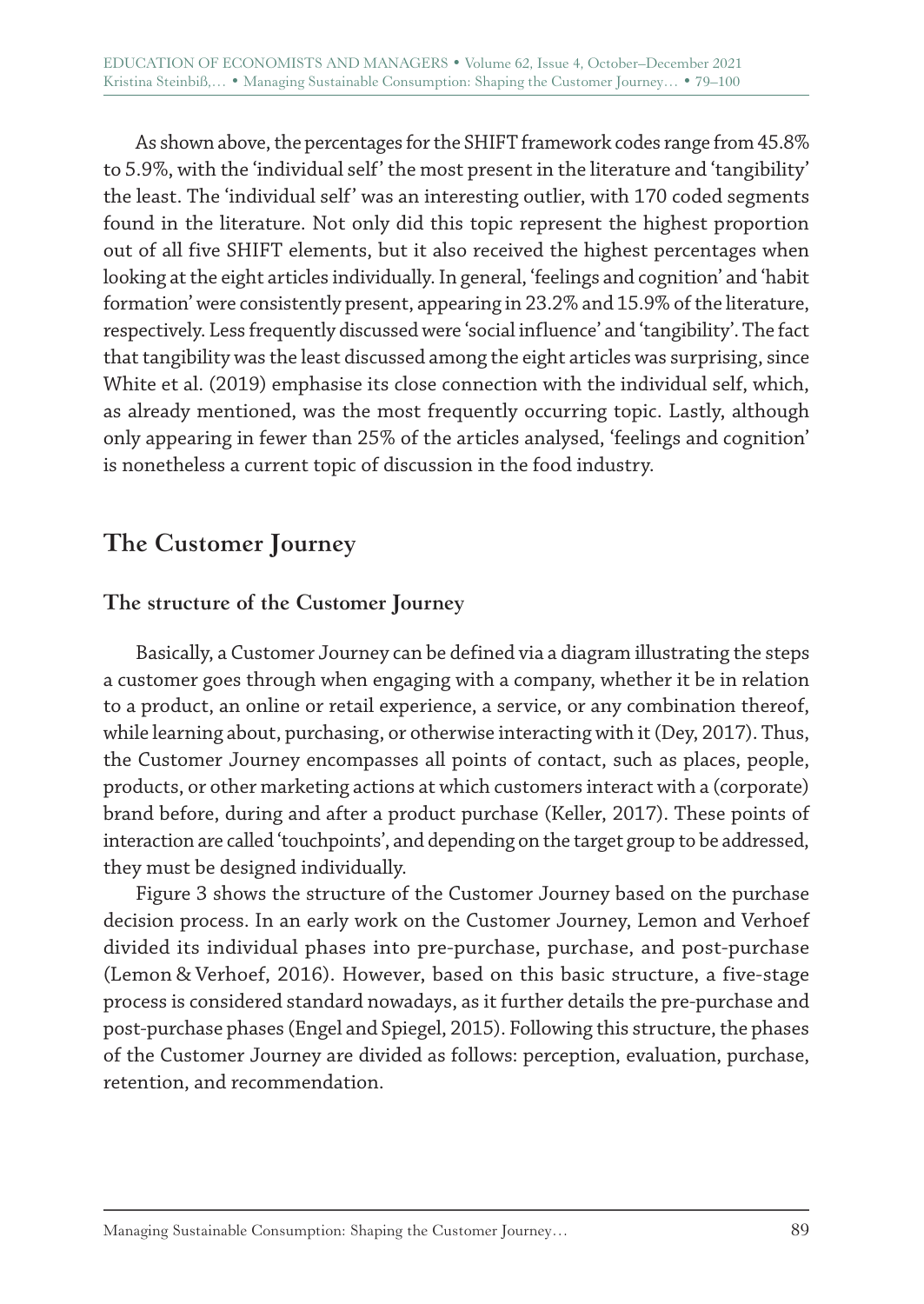



Source: own illustration.

It must be pointed out that the course of a Customer Journey does not necessarily have to follow the buying behaviour process in a linear way. There can be jumps back and/or shortenings, or even interruptions to the buying process. The individual phases are described briefly below.

- The *perception phase* is the first in the Customer Journey. The consumer does not yet have a specific purchase intention, and they come into contact with a brand or a company at the first touchpoints. The goal for companies must, therefore, be to generate attention and interest among consumers in their own product. In doing so, it is often possible to overcome the consumer's attention threshold, primarily through an emotional appeal (Engel & Spiegel, 2015). The aim of this phase is to trigger a need in the consumer.
- In the following phase (*evaluation*), the consumer analyses the existing offer by means of which the identified need can be met. A weighing up of possible offers takes place (Engel & Spiegel, 2015). The customer compares alternatives, obtains opinions from third parties and forms an evoked opinion in order to decide on a purchase alternative then.
- In the *purchase phase*, the consumer deals with purchase conditions. Prices are compared and the best possible conditions are determined.
- The phase following the purchase is called *retention*. Here, the service concept plays a particularly important role, as the goal for companies is to turn a onetime buyer into a regular customer. The necessary basis of trust can be created, for example, through automated or personal advice and support.
- *• Recommendation* is the fifth and thus final phase of the Customer Journey. Customers should be motivated to act as ambassadors for the company. Through the active creation of content, word-of-mouth recommendations, writing of reviews, etc., various touchpoints can be identified here as well.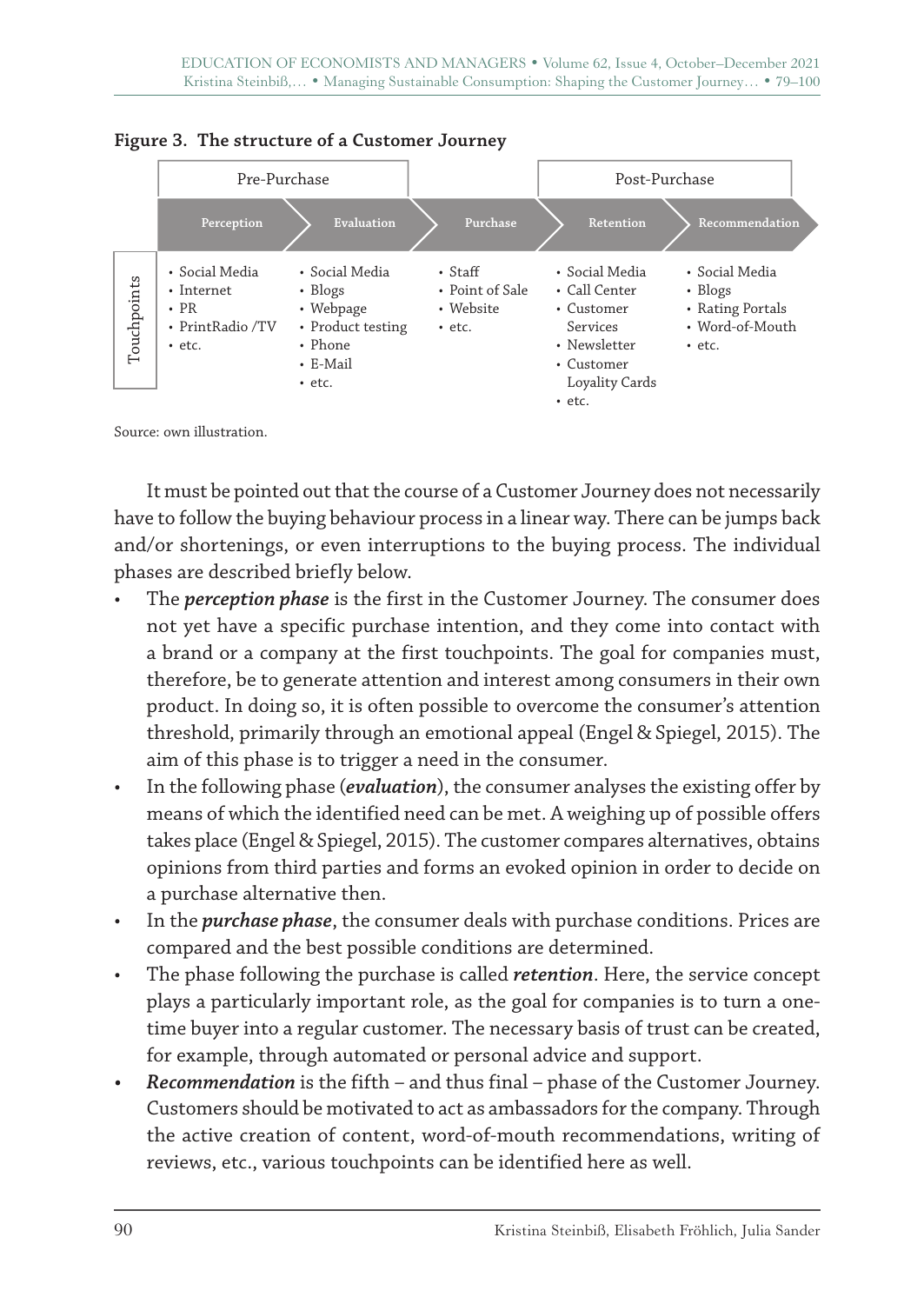Based on varying customer needs, large numbers of different touchpoints are created at which consumers can come into contact with a company through its products or branding (Grunert, 2019). It is, therefore, expedient to systematise touchpoints according to the objectives into owned, paid, and earned touchpoints (Esch & Knörle, 2016; Allison & Jones, 2021). *Owned touchpoints* refer to those contact points that are under the direct control of a company, such as its own website, existing salesrooms, employees, etc., and thus, which can also be controlled directly in terms of imagebuilding. At the same time, companies must consider that such direct control through owned touchpoints usually requires a high level of resources. In addition to owned touchpoints, *paid touchpoints* can also be identified on the Customer Journey. Paid touchpoints include all paid measures whereby companies buy a medium for their marketing action, and therefore, they are not directly owned by companies but are designed by them, depending on the desired reach. An example is communication via various media outlets, such as TV, radio, or the Internet. *Earned touchpoints* make up the third category and include all measures that are designed and distributed by third parties without a direct order from the company, for example direct word-ofmouth advertising or customer product reviews on digital platforms (Baxendale, Macdonald, & Wilson, 2015).

## **Customer Journey mapping**

Since companies have different business models and goals, each Customer Journey has to be designed individually. This is known as Customer Journey mapping (Bjornen, 2021), whereby individual customer experiences are visualised as a specific journey along various touchpoints (Stöckle, 2015) and linked on the basis of the interactions between consumers and companies. This provides companies with an opportunity to design services from the customer's perspective. Thus, Customer Journey mapping has been summed up as "a well-known customer-oriented technique used to document and understand a customer's emotional responses to a product/ service on an individual journey for improving the overall experience" (Dey, 2019).

The touchpoints and channels that the customer passes through are drawn out on a Customer Journey map. Additional information on the respective touchpoints, as well as the reactions and expectations of customers in relation to the experiences at the touchpoints, supplement the depicted customer view. Thus, for example, strengths and weaknesses as well as feelings can also be recorded (Sünkel & Weber, 2017). Depending on how many different target groups a company may have, an individual Customer Journey has to be developed for each group then, in order to link their experience with it.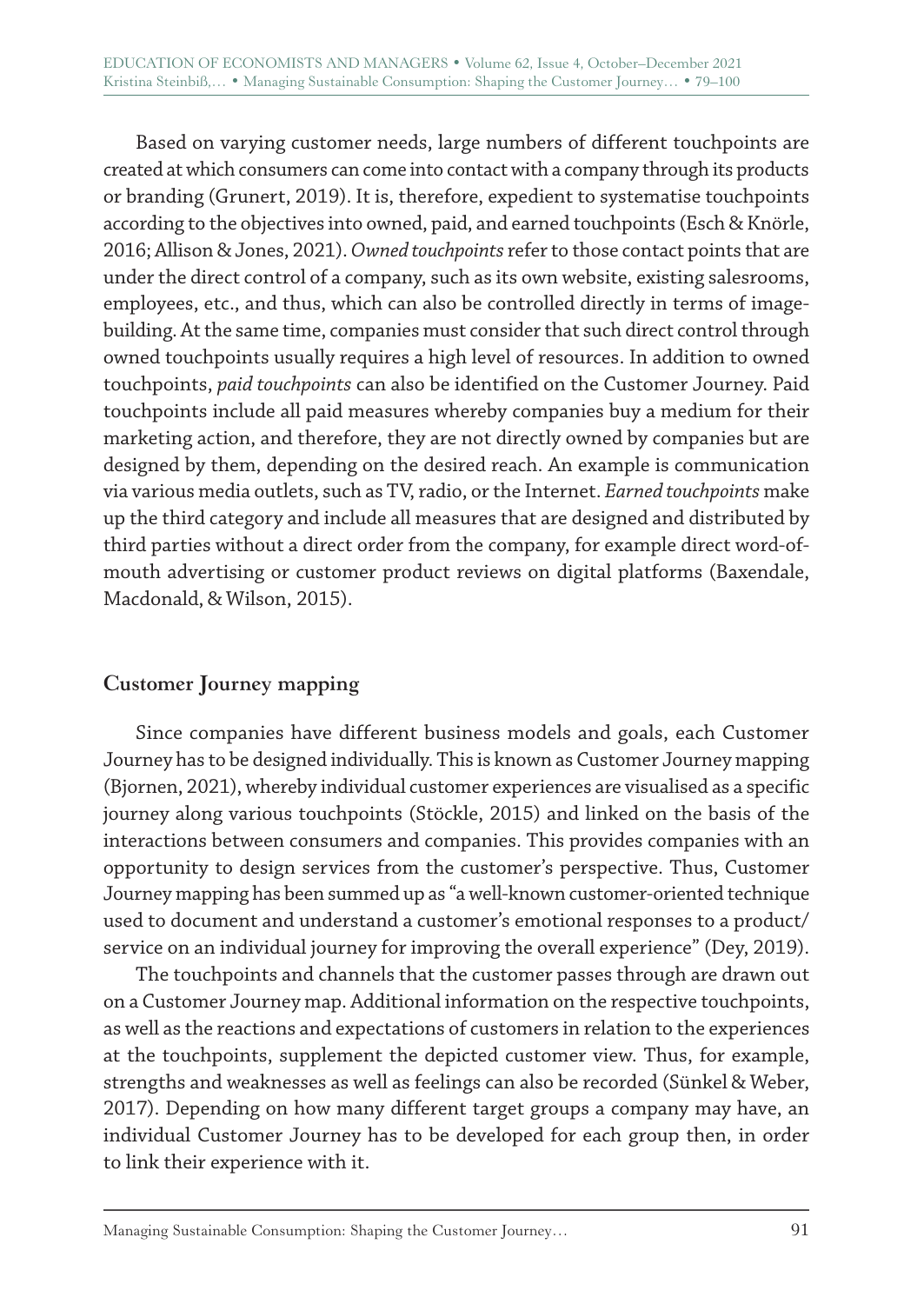Building on the SHIFT categories of sustainable behaviour change, companies must first address which level of personal involvement in sustainability each target group provides to integrate that aspect into their marketing communication. As a rule, the higher the level of interest in sustainable products, the greater the customer's identification with such products – and thus the greater the willingness to engage with sustainable communication messages (Zhao et al., 2018). In principle, the more holistically the company's own understanding of sustainability is lived and communicated, the easier it will be to satisfy the customer throughout all stages of his or her journey – and thereby, to bind him/her to the company in the long term.

## **Shaping the Customer Journey towards sustainable buying behaviour in the food industry**

The following explanations have a general logic that needs to be developed company-specifically in a further step. Each company can use the gathered results to come up with its individual way to shape a sustainable Customer Journey.

#### **Figure 4. A framework for building a sustainable Customer Journey in the food industry**



Source: own illustration.

Figure 4 illustrates the dimensions of the SHIFT model, each of which has to be addressed in the Customer Journey in the order of their relevance in terms of managing sustainable behaviour in the food industry. It is evident that the communication activities of companies have to be integrated across all phases of the Customer Journey and be directed by each dimension considered. In doing so, companies face the challenge of realigning previous activities in the sense of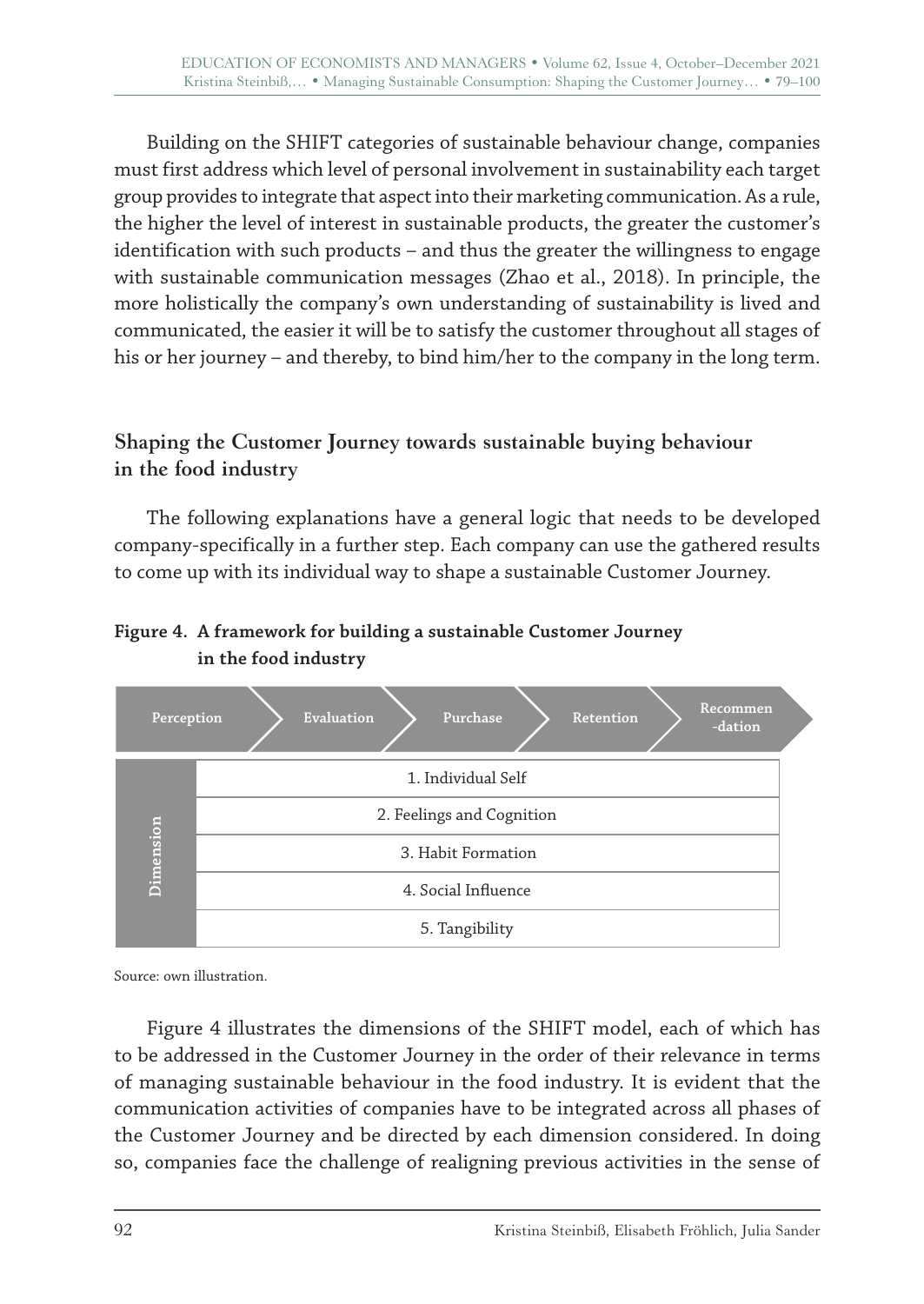integrated holistic communication. Due to the fact that the initial aim is to build up a structure and an action grid, the following section will refrain from going into more detail on individual touchpoints. These should be built up in a company-specific way, following basic logic, and therefore, not be the focus of further consideration. In the subsequent discussion, the focus will be on the consideration of the behavioural dimensions required for shaping sustainable customer behaviour in every phase of a company-specific Customer Journey.

The approaches taken by companies in the food sector to date have tended to focus on the first three dimensions and are not yet very well developed in terms of social influence and tangibility. Some central aspects will be taken up as examples for further illustration below.

The *individual self* has been identified as the most important influencing factor in the sustainable management of consumers. This aspect is also of central importance throughout the entire Customer Journey. Its relevance is particularly evident in the phase of perception and evaluation, in that the more successfully the product can be portrayed as being in the customer's own sustainable and, in particular, long-term interest, the greater the probability of overcoming their perception threshold. Above all, making people aware of what they or their own descendants might lose through nonsustainable behaviour is an important aspect of the perception phase. Food industry examples in this regard are manifold. Regional – and thus also seasonal marketing – activities of various food retailers can be highlighted here. The customer is convinced that buying regional products makes a relevant contribution to safeguarding his/her own well-being and that of his/her family. A higher vitamin content, healthier and fresher products, and the promotion of the local economy are arguments that directly target the consumer's personal environment (Elle Republic, 2015). Thus, product perception is inextricably linked to the individual's desire for health and well-being, as health benefits are a strong motivator to behave sustainably (Exner & Strüve, 2020). When weighing up the alternatives in the evaluation phase, labels help to underline consumers' personal interests. Spreading health-related information is more effective in shifting consumer behaviour than focusing on sustainability messages (Morren et al., 2020), a good example of which is the labelling of meat with the husbandry form label. This provides comprehensive information about the husbandry of farm animals and thus about the use of antibiotics used in rearing the animals. The fact that consumers named animal welfare as the most important decision criterion when buying sustainable food (YouGov, 2021) underpins the relevance to the food industry of the individual self in shaping the perception phase of a sustainable Customer Journey. Success stories and product reports promulgated by influencers via social media, for example, which can be transferred to the individual's own actions or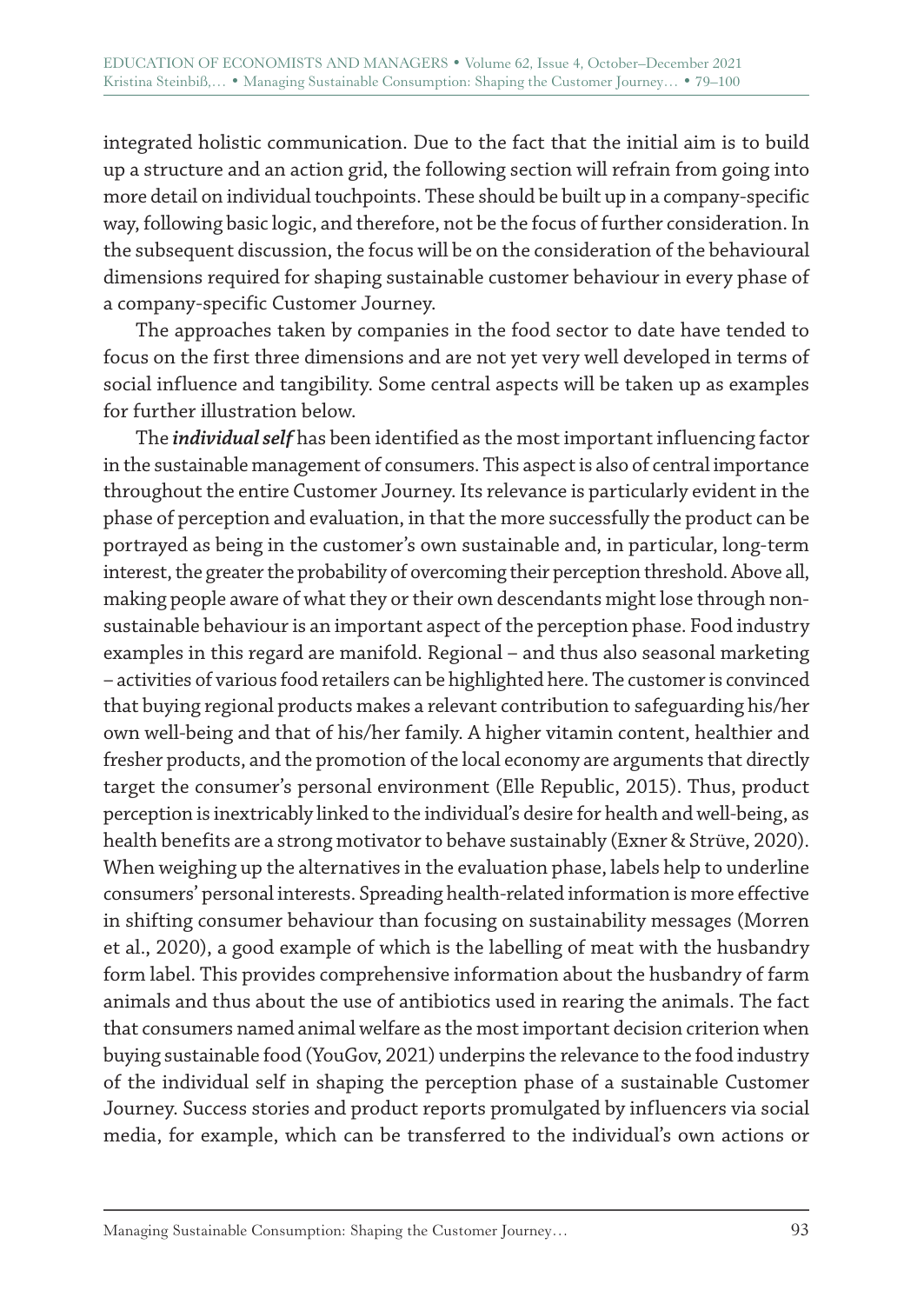person, manifest the decisions for sustainable products in the retention phase and promote repurchases in the recommendation phase.

In addition to the individual self, the *feelings and cognition* aspect is particularly relevant for shaping consumer behaviour. Emotions are becoming increasingly important in marketing, and this also applies to sustainability. Nowadays, this no longer has anything to do with abandonment or a guilty conscience; quite the opposite is valid: sustainability is fun, aesthetic, and pleasure-oriented (Henkel, 2015). The Tony's Chocoloney company offers one such example. Supported by the slogan 'Crazy about chocolate, serious about people', the company wants to make '100 percent produced slave-free' the norm for chocolate (Tony's Chocolonely, 2021), thus taking the social aspect of sustainability into account above all else. The product and communication concept built up since 2005 is young, cheeky, and colourful, and the following applies to shaping a sustainable Customer Journey: as long as customers are taught that they are doing something good for the environment, they are also doing something good for themselves. And they do it even better if they enjoy it.

In order to market sustainable food successfully, it is important to pay attention not only to the 'individual self' and 'feelings and cognition', but also the dimension of *habit formation*. One example is the Hej Natural company, which started in 2016 with the launch of a protein bar that was lower in sugar and higher in fibre and protein than competing products at that time. Since then, Hej Natural has steadily expanded its own line of bars and other snacks. The company's goal is not only to bring fun to healthy eating for consumers, but also, more importantly, to make healthy eating as easy as possible (Life Verde, 2021). This helps consumers strengthen their decision to eat healthily, especially in situations that are actually rather unhealthy. Snacking easily becomes clean-eating, and in doing so the company helps consumers turn bad habits into good habits in terms of sustainability.

With reference to *social influence*, the following discusses the design of the Customer Journey in the food sector. Consumers are often guided by what is socially expected, on the one hand, and what has been proven and found to be good by experts, on the other. With a focus on guiding customers through the evaluation and purchase phase, Beyond Meat, for example, relies on the best product evaluation experts in the world, namely children. The company provides information to its consumers that the Beyond Chicken product is a 'child-approved chicken tender taste' (Beyond Meat, 2021) and that the burgers are also considered good by meat-eaters. Thus, depending on what status someone occupies in a peer or aspirational group, he/she acts as an opinion leader, with influence on other people's consumption habits. In addition, customers in general also want to leave a positive impression on others; therefore, they react in a way that is socially desired. Taking the example of Innocent, which provides consumers with a transparent insight into its supply chain, the company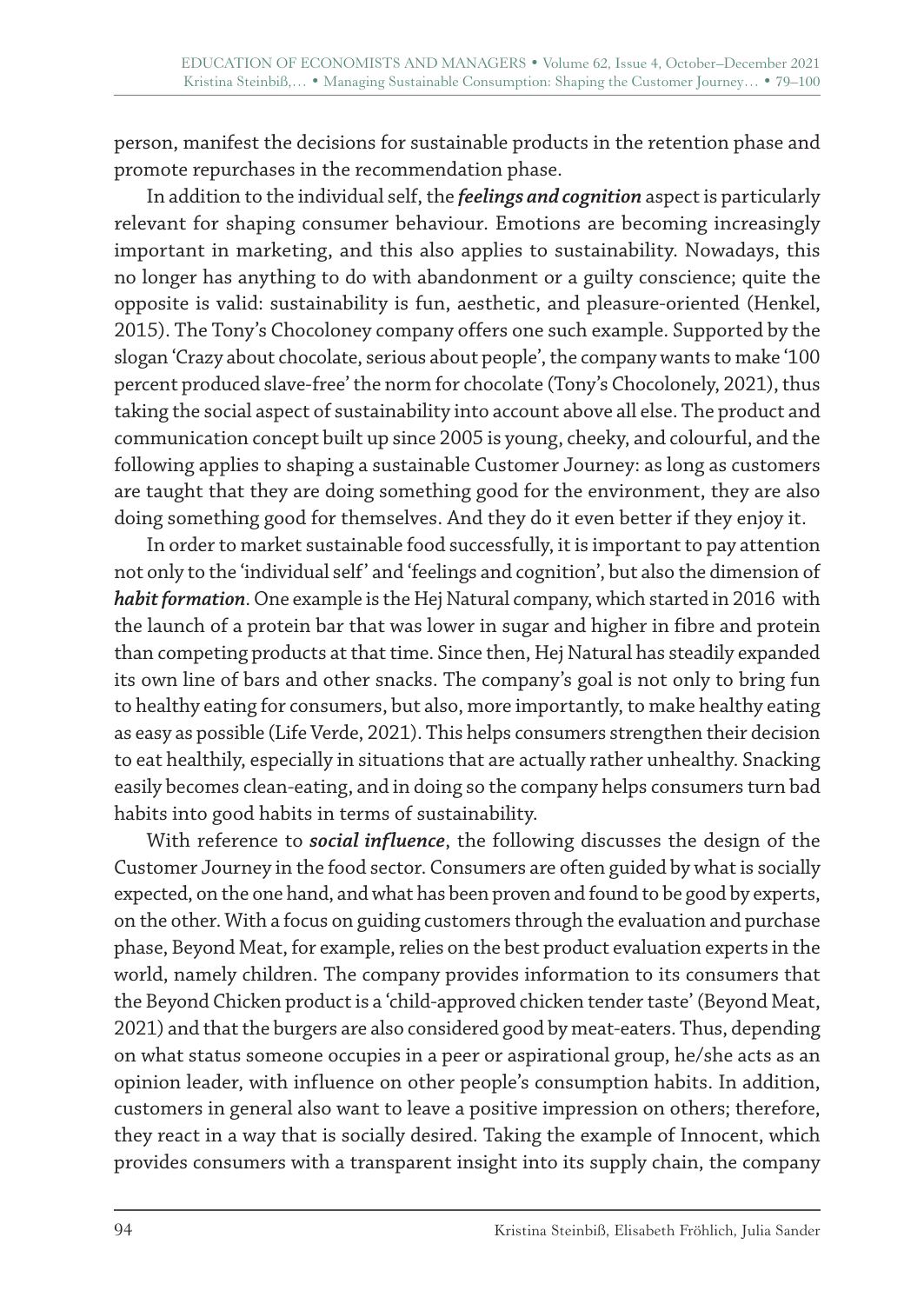works exclusively with suppliers whose beliefs around human rights are in line with its own values (Innocent, 2021). In doing so, the company goes beyond basic auditing standards by significantly improving the lives of people in its supply chain and protecting their rights. As information on sustainable products and the necessity to promote sustainable consumption for the benefit of all is communicated to the market, primarily in the retention and recommendation phase, new consumption standards are set and social pressure on sustainable consumption for the market is consolidated.

Even if *tangibility* is not regarded as important as the other dimensions in influencing consumer buying behaviour in the food sector, it cannot be completely neglected. Especially with a topic as global as sustainability, it is difficult for consumers to understand fully its complexity. As a successful example of implementing tangibility in corporate behaviour, Danone is considered herein, because the business meets, according to the Benefit Corporation, "the highest standards of verified social and environmental performance, public transparency, and legal accountability to balance profit and purpose" (BCorporation, 2021). The Benefit Corporation is an international certification programme through which the non-profit organisation B Lab awards companies for their social and ecological impact. It is not awarded or assigned to products or divisions; instead, it measures the company's overall social, environmental, and economic performance, focusing, above all, on public transparency and legal accountability (BCorporation, 2021). Danone is building a more inclusive and sustainable economy, as more than 30% of its businesses through subsidiaries have already been certified. This transparency makes sustainable action tangible for consumers and helps to attract their attention, especially in the perception and retention phase.

# **Conclusion**

Understanding and managing the complexity of human behaviour remains one of the greatest obstacles to sustainability. In order to create sustainable habits, consumers should first prioritise information according to how they define right and wrong in line with personal values. As this research has demonstrated, environmental motivations are usually secondary to motivations pertaining to self-interest.

In this respect, it seemed necessary to focus the empirical results relating to the most relevant aspects for shifting consumer buying behaviour toward sustainability in a specific industry. The individual self is the strongest driver of sustainable consumer buying behaviour. The idea of doing something good for one's body, e.g., through vitamin-rich food, brings sustainable products into the evoked set of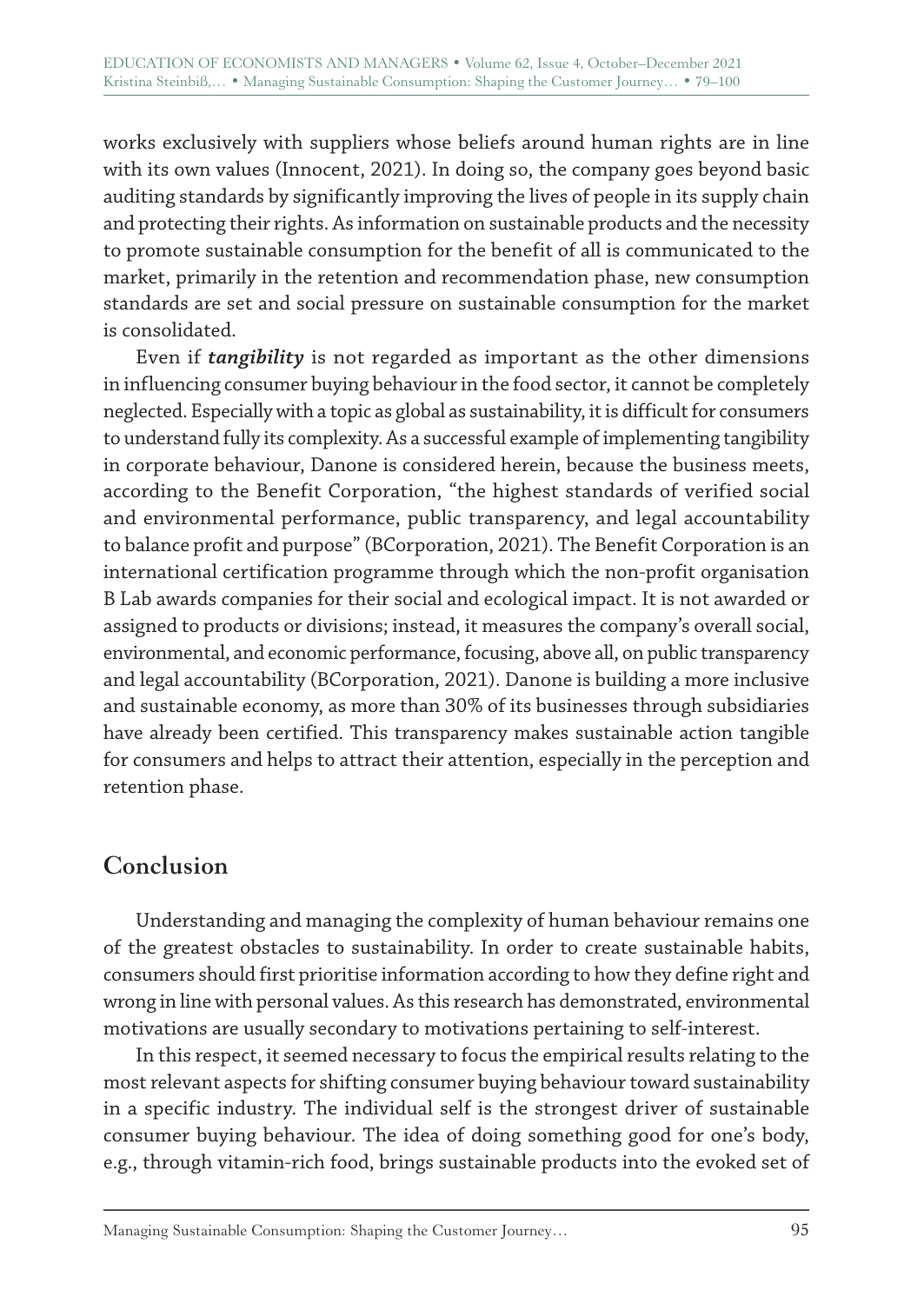the consumer. At the same time, sustainable consumer buying behaviour must be fun and meet aesthetic demands (feelings and cognition). Habit formation requests a 'simple' consumption experience. To meet all these needs, a higher degree of transparency in the supply chain is necessary. Labels can help, but so can opinion leaders who convey trustworthily the information needed to establish this sustainable consumption experience.

As a result, a framework for action was developed and illustrated initial insights into the design of the Customer Journey in the context of sustainability in the food industry. Further questions can be derived from the empirical results. For example, it would certainly be worth analysing how touchpoints can be specifically designed to nudge the behaviour of consumers with different personal values and different levels of knowledge in the direction of sustainability, or even more sustainability.

# **References**

- Abrahamse, W., & Steg, L. (2013). Social influence approaches to encourage resource conservation: A meta-analysis. *Global Environmental Change*, 23(6), 1773–1785. https://doi.org/10.1016/ j.gloenvcha.2013.07.029
- Allison, M., & Jones, H. (2021). The Winning Formula: How to build lasting and valuable customer relationships via a paid, owned and earned strategy. *Journal of brand strategy*, 10, 273–282
- Amjad, F., Abbas, W., Zia-UR-Rehman, M., Baig, S.A., Hashim, M., Khan, A., & Rehman, H. (2021). Effect of green human resource management practices on organizational sustainability: the mediating role of environmental and employee performance. *Environmental Science and Pollution Research*, 28, 28191–28206. https://doi.org/10.1007/ s11356-020-11307–9
- Baxendale, S., Macdonald, E.K., & Wilson, H.N. (2015). The Impact of Different Touchpoints on Brand Consideration. *Journal of Retailing*, 91(2), 235–253.
- Balderjahn, I. (2021). *Nachhaltiges Management und Konsumentenverhalten*, 2. Aufl. München: Utb.
- Bjornen, K. (2021). Using Customer Journey Mapping and Design Thinking to Understand the Library's Role in Supporting the Research Data. *Journal of eScience Librarianship*, 10(4). https.//doi.org/10.7191/jeslib.2021.1214
- Casais, B., & Faria, J. (2022). The Intention-Behavior gap in Ethical Consumption: Mediators, Moderators and Consumer Profiles Based on Ethical Priorities. *Journal of Macromarketing*, 42(1), 100–113.
- Costa, J.P.D. (2020). *The environmental impacts of plastics and micro-plastics use, waste and pollution: EU and national measures*. European Parliament, 1–76.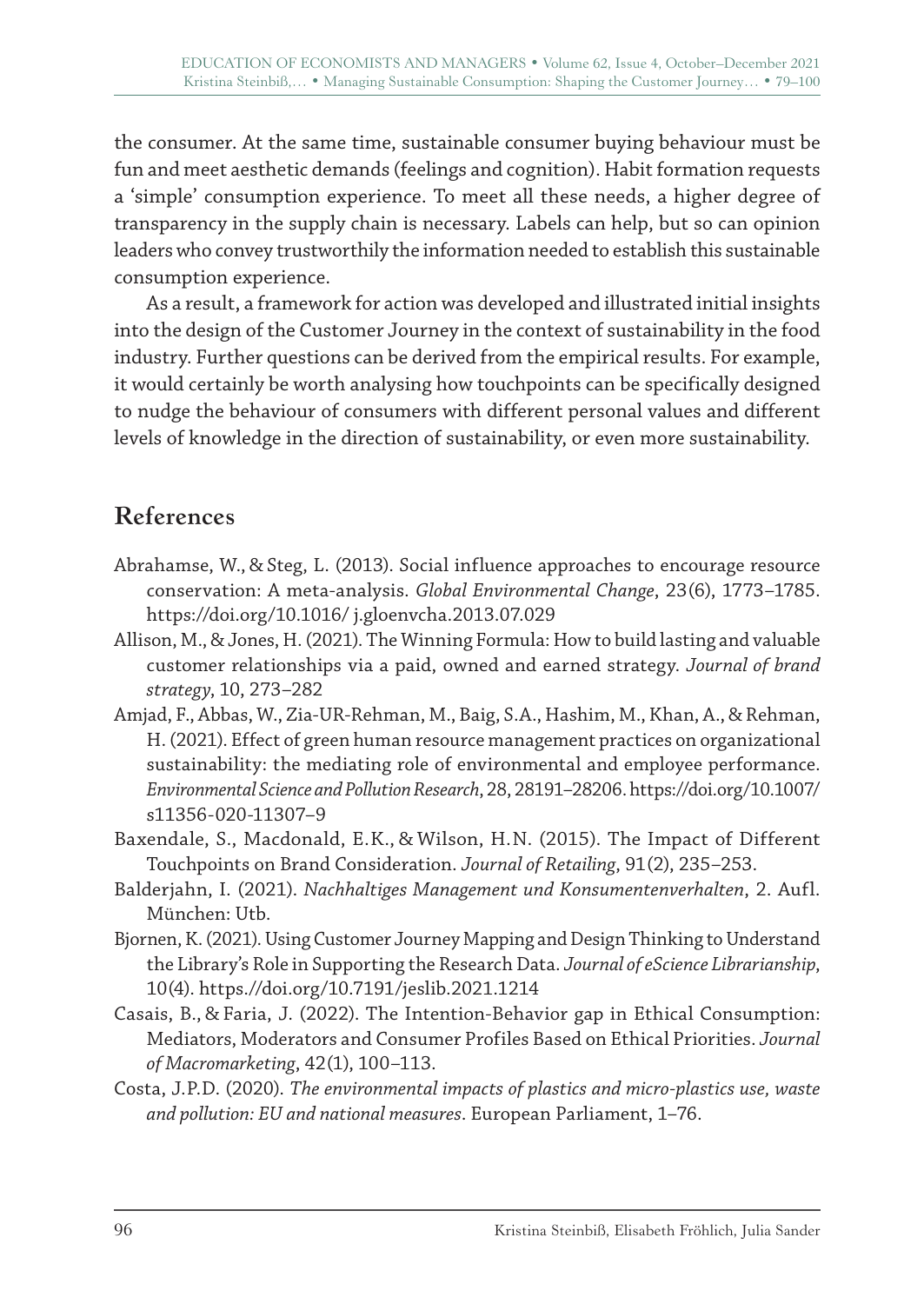- Dey, B. (2019). Understanding Customer Journey Mapping in the Context of Travel and Tourism. *Jaipuria International Journal of Management Research*, 5(1), 85–90.
- Dowd, K., & Burke, K.J. (2013). The influence of ethical values and food choice motivations on intentions to purchase sustainably sourced foods. *Appetite*, 69(1), 137–144. https://doi.org/10.1016/j.appet.2013.05.024
- Ebner, D., & Baumgartner, R.J. (2008). *The relationship between Sustainable Development and Corporate Social Responsibility*. Conference Proceedings Corporate Responsibility Research Conference. Dublin, 1–17.
- Elle Republic (2015). *7 Gründe regionale und saisonale Produkte zu kaufen*. Retrieved from: https://ellerepublic.de/7-gruende-regionale-und-saisonale-produkte-zu-kaufen/ (accessed: September 21, 2021).
- Engel, D., & Spiegel, U. (2015). Marketing als ein guter Reisebegleiter. Warum qualitative Methoden zum Verständnis der Customer Journey entscheidend sind. In: A. Baetzgen (Ed.), *Brand Experience. An jedem Touchpoint auf den Punkt begeistern* (pp. 19–39). Stuttgart: Schäffer-Poeschel.
- Esch, F.-R., & Knörle, C. (2016). Omni-Channel-Strategien durch Customer-Touchpoint Management erfolgreich realisieren. In: L. Binckebanck, R. Elste (Eds.), *Digitalisierung im Vertrieb* (pp. 123–137). Wiesbaden: Springer Gabler.
- Ernstoff, A., Tu, Q., Faist, M., Del Duce, A., Mandlebaum, S., & Dettling, J. (2019). Comparing the Environmental Impacts of Meatless and Meat-Containing Meals in the United States. *Sustainability*, 11(22), 6235.
- Exner, A., & Strüver, A. (2020). Addressing the Sustainability Paradox: The Analysis of "Good Food" in Everyday Life. *Sustainability*, 12(19), 8196.
- Gavigan, J., Kefela, T., Macadam-Somer, I., Suh, S., & Geyer, R. (2020). Synthetic microfiber emissions to land rival those to waterbodies and are growing. *PLOS ONE*, 15(9), e0237839. https://doi.org/10.1371/journal.pone.0237839
- Geyer, R., Jambeck, J.R., & Law, K.L. (2017). Production, use, and fate of all plastics ever made. *Science Advances*, 3(7), e1700782. https://doi.org/10.1126/sciadv.1700782
- Grand View Research (2020). *Food&Grocery Retail Market Analysis, 2016–2027: Opportunities Beyond COVID-19 Crisis*. Retrieved from: https://www.grandviewresearch.com/ industry-analysis/food-grocery-retail-market (accessed: August 26, 2021).

Grochla, E. (1978). *Einführung in die Organisationstheorie*. Stuttgart: Schäffer-Poeschel.

- Grunert, G. (2019). *Methodisches Content Marketing. Erfolgreich durch systematisches Vorgehen, integriertes Arbeiten und klare ROI-Orientierung*. Wiesbaden: Springer Gabler.
- https://www.bcorporation.net/en-us/movement (accessed: August 30, 2021).
- https://www.beyondmeat.com/products/beyond-chicken-tenders (accessed: August 30, 2021).
- https://www.innocentdrinks.de/dinge-die-wir-fuer-die-menschen-tun/menschenrechte (accessed: September 02, 2021).
- https://tonyschocolonely.com/de/de/mission/unsere-mission (accessed: September 20, 2021).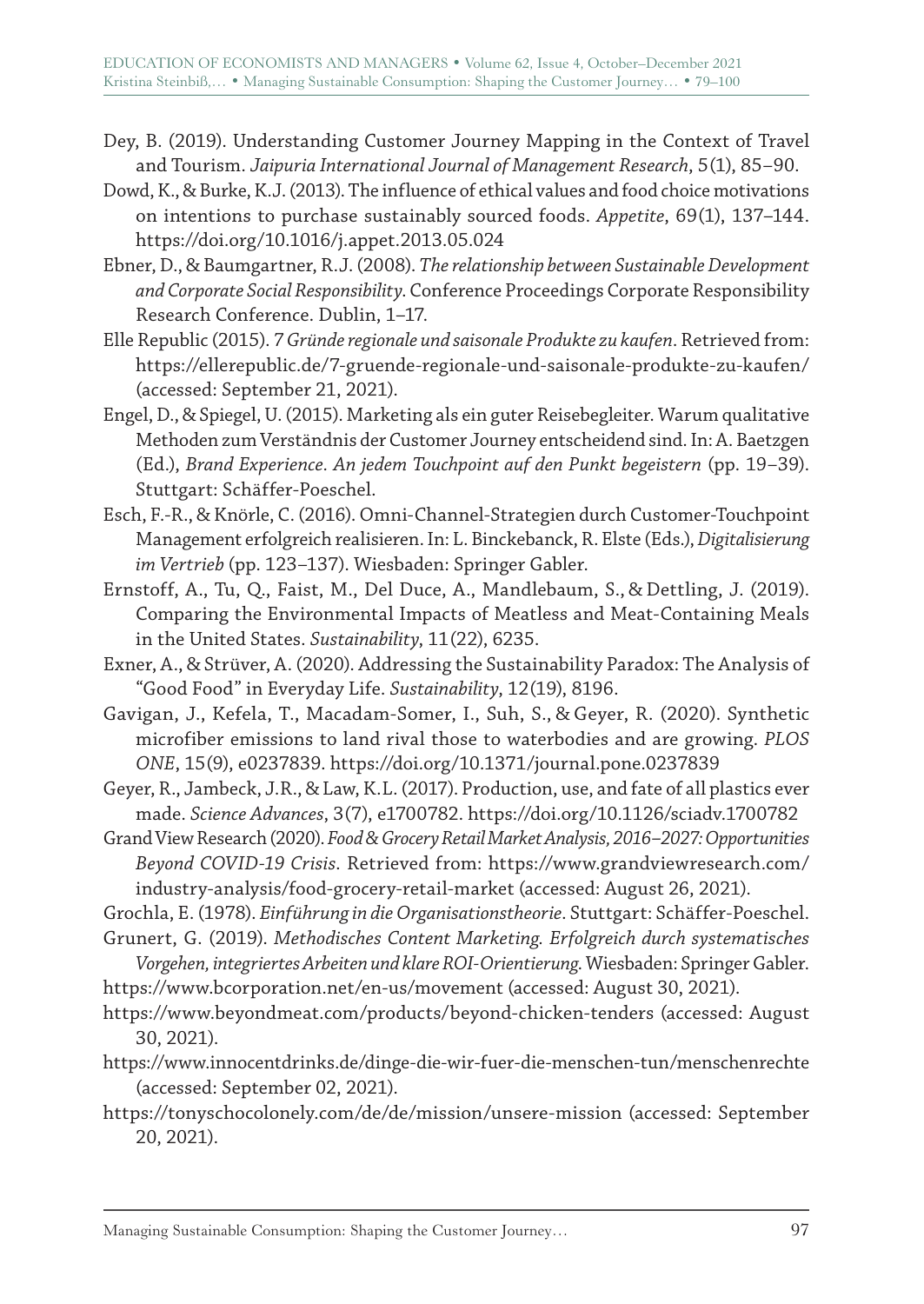- Keller, B. (2017). Die Reise (n) durchs Touchpoint Management. Bestandteile und Fort-Schritte. In: B. Keller, C.S. Ott (Eds.), *Touchpoint Management. Entlang der Customer Journey erfolgreich agieren* (pp. 29–63). Freiburg: Haufe.
- Kurz, T., Gardner, B., Verplanken, B., & Abraham, C. (2015). Habitual behaviors or patterns of practice? Explaining and changing repetitive climate-relevant actions: Habitual behaviors or patterns of practice? *Wiley Interdisciplinary Reviews: Climate Change*, 6(1), 113–128. https://doi.org/ 10.1002/wcc.327
- Lemon, K., & Verhoef, P. (2016). Understanding Customer Experience Throughout the Customer Journey. *Journal of Marketing*, AMA/MSI Special Issue, 80, 69–96.
- Life Verde (2021). *Naschen ohne schlechtes Gewissen mit gesunden Snacks von HEJ Natural, Interview Johannes Zerger*. Retrieved from: https://www.lifeverde.de/ nachhaltigkeitsmagazin/gruene-wirtschaft/naschen-ohne-schlechtes-gewissenmit-gesunden-snacks-von-hej-natural (accessed: September 26, 2021).
- Morren, M., Mol, J.M., Blasch, J., & Malek, Z. (2020). Changing Diets Testing the Impact of Knowledge and Information Nudges on Sustainable Dietary Choices. *Journal of Environmental Psychology*, 75, 101610. https://doi.org/10.1016/j.jenvp.2021.101610
- Notarnicola, B., Tassielli, G., Renzulli, P.A., Castellani, V., &Sala, S. (2017). Environmental impacts of food consumption in Europe. *Journal of Cleaner Production*, 140, 753– 765. https://doi.org/10.1016/j.jclepro.2016.06.080
- Peattie, K. (2001). Golden goose or wild goose? The hunt for the green consumer. *Business Strategy and the Environment*, 10(4), 187–199. https://doi.org/10.1002/bse.292
- Schwartz, S.H. (1977). Normative influence on altruismus. In: L. Berkowitz (Ed.), *Advances in experimental social psychology*, 10 (pp. 221–279). New York: Academic Press.
- Seht, H., & Ott, H. (2000). EU Environmental Principles: Implementation in Germany. *Environment and Energy*, 1–35.
- Shiv, B., & Fedorikhin, A. (1999). Heart and Mind in Conflict: The Interplay of Affect and Cognition in Consumer Decision Making. *Journal of Consumer Research*, 26(3), 278–292.
- Stern, P.C. (2000). Toward a coherent theory of environmentally significant behaviour. *Journal of Social Issues*, 56(3), 407–424.
- Stöckle, F. (2015). Connecting the Dots. Die komplexen Beziehungen zwischen Customer Journeys, Touchpoints und Business Ecosystem verstehen. In: A. Baetzgen (Ed.). *Brand Experience. An jedem Touchpoint auf den Punkt begeistern* (pp. 159–173). Stuttgart: Schäffer-Poeschel.
- Sünkel, B., & Weber, W. (2017). Von der Innensicht zur Außensicht: Customer Journey Mapping. In: B. Keller, C.S. Ott (Eds.), *Touchpoint Management. Entlang der Customer Journey erfolgreich agieren* (pp. 136–143). Freiburg: Haufe.
- Tennert, F. (2019). Persönlichkeit und nachhaltiges Konsumentenverhalten. In: SRH Fernhochschule (Ed.), *Nachhaltigkeit im interdisziplinären Kontext* (pp. 159–177). Wiesbaden: Springer Verlag.
- Thøgersen, J. (2014). Unsustainable consumption. *European Psychologist*, 19(2), 84–96.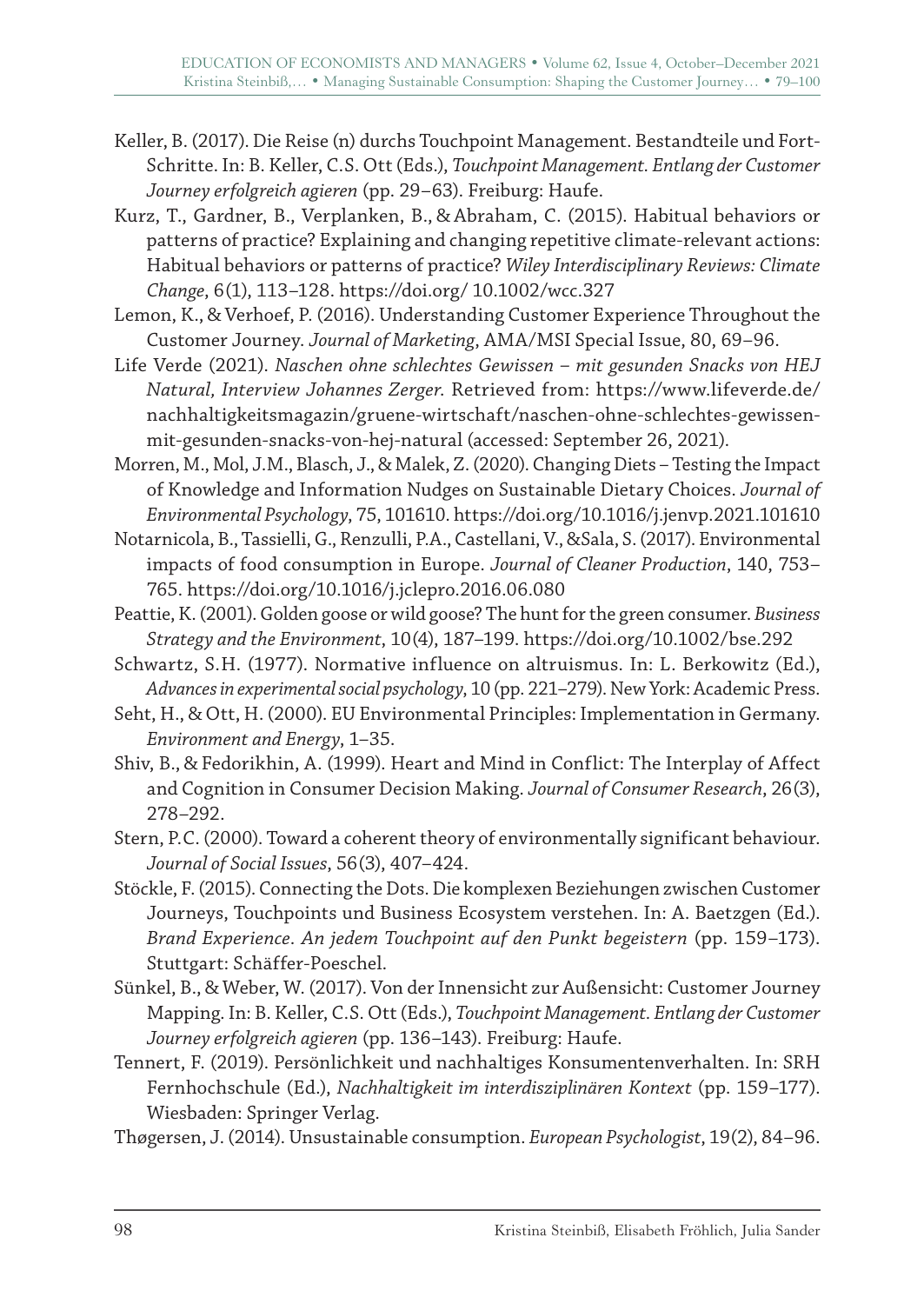- UNEP (2010). UNEP *Contribution to Framework on Promoting Sustainable Consumption and Production Patterns*. Draft working paper. Paris: United Nations Environment Program, Division for Technology, Industry and Economics.
- United Nations (2018). *Issue Brief SDG 12: Ensuring Sustainable Consumption and Production Patterns. United Nations Environment Programme*. Retrieved from: https://wedocs.unep.org/bitstream/handle/20.500.11822/25764/SDG12\_Brief. pdf?sequence=1&isAllowed=y (accessed: March 29, 2021).
- United Nations (2020). *Sustainable Development Goals*. Retrieved from: https:// sustainabledevelopment.un.org/?menu =1300 (accessed: August 13, 2021).
- Weber, E.U. (2010). What shapes perceptions of climate change? What shapes perceptions of climate change? *Wiley Interdisciplinary Reviews: Climate Change*, 1(3), 332–342. https://doi.org/10.1002/wcc.41
- White, K., Hardisty, D.J., & Habib, R. (2019a, July-August). The Elusive Green Consumer. *Harvard Business Review*, 125–133.
- White, K., Hardisty, D.J., & Habib, R. (2019b). How to SHIFT Consumer Behaviors to be More Sustainable: A Literature Review and Guiding Framework. *Journal of Marketing*, 83(3), 22–49.
- World Economic Forum. (2016). *More Plastic than Fish in the Ocean by 2050: Report Offers Blueprint for Change*. World Economic Forum. Retrieved from: https://www. weforum.org/press/2016/01/more-plastic-than-fish-in-the-ocean-by-2050-reportoffers-blueprint-for-change/ (accessed: May 19, 2021).
- YouGov (2021). *Trendreport Nachhaltigkeit im Bereich* Food. Retrieved from: https:// commercial.yougov.com/DE-trendreport-nachhaltigkeit-im-bereich-food.html?utm\_ medium=Website&utm\_source=Article&utm\_campaign=DE\_2020\_05\_Trendreport\_ Food\_Whitepaper (accessed: August 17, 2021).
- Zhao, Y., Feng, T., & Shi, H. (2018). External involvement and green product innovation: The moderating role of environmental uncertainty. *Business Strategy and the Environment*, 27(8), 1167–1180.

## **Kristina Steinbiß**

Professor, Dr. rer. pol, Professor of business economics with a focus on marketing at the ESB Business School's industrial engineers at Reutlingen University. Her research centres around strategic marketing in both the B2C and B2B sectors: strategic marketing and sustainable marketing, sustainable consumption and consumer behaviour, circular economy.

e-mail: kristina.steinbiss@reutlingen-university.de ORCID: 0000-0002-4258-4150